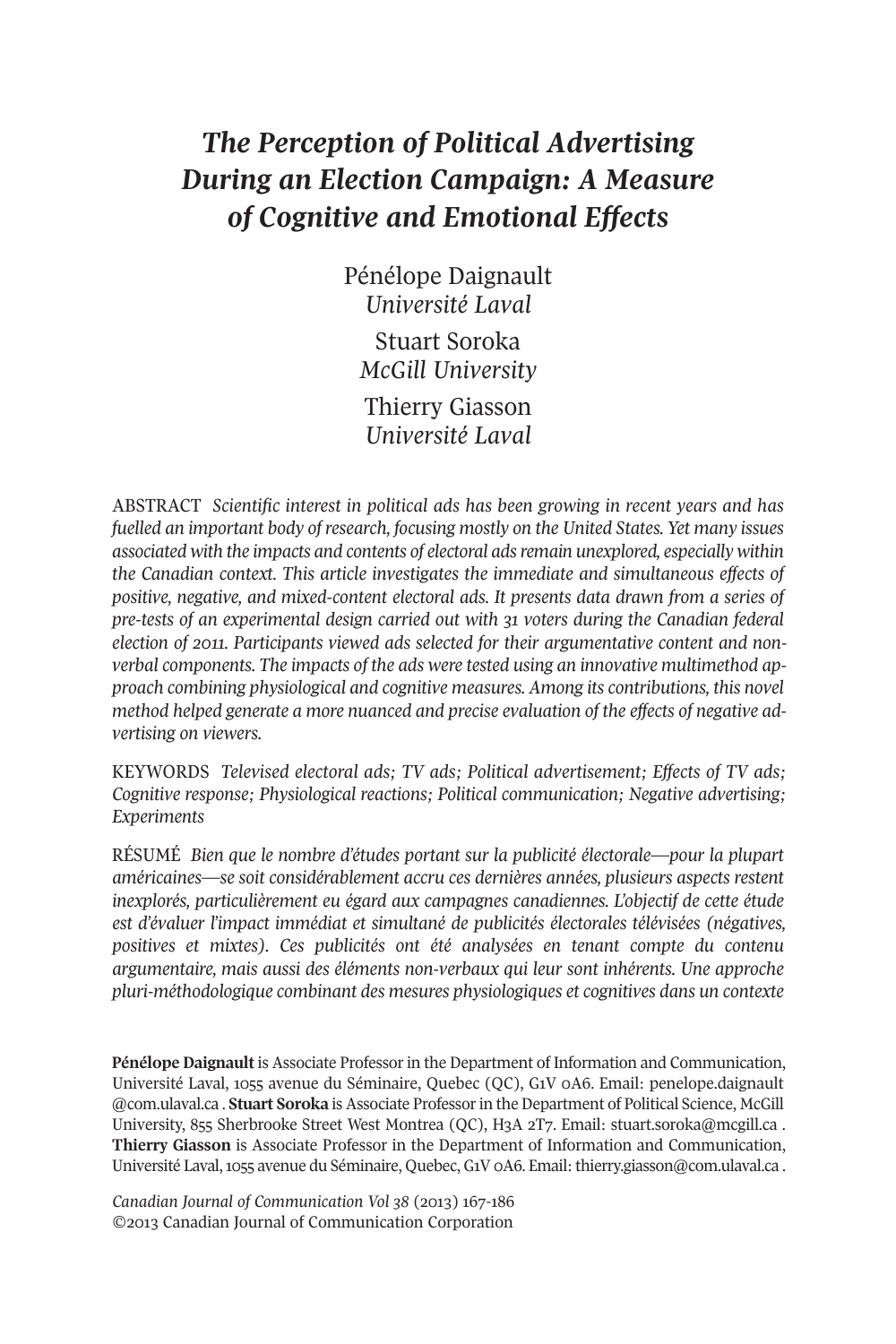*expérimental a notamment permis de mettre en exergue l'importance des mesures combinées pour une compréhension plus nuancée des effets de la publicité électorale négative. Les résultats présentés dans cet article sont issus des pré-tests menés auprès de 31 électeurs durant la dernière campagne électorale fédérale canadienne de 2011.*

MoTS CLéS *Publicités électorales télévisées; Publicités télévisées; Publicités politiques; Effets de la publicité télévisée; Réponse cognitive; Réactions physiologiques; Communication Politique; Publicité négative; Devis expérimental*

Television ads are a critical component of any modern election campaign strategy.<br>There is accordingly a vast body of work in political communication focused on the nature and impact of political ads. This is particularly true for negative ads, where existing work tracks the trend toward negative advertising in the U.S., as well as the impact of those negative ads on voting behaviour, political engagement, and voter turnout. Nevertheless, there is very little work from a communication perspective exploring the impact of campaign advertising (Cheng & Riffe, 2008), nor is there much work relating to its impact outside the U.S. context. Moreover, very few studies have explored the effects of audiovisual cues in political advertising.

This study represents a first step toward filling these gaps. The objective is to explore the impact of the "tone" of campaign ads outside the U.S., namely, over the course of the 2011 Canadian federal election campaign. Impact is captured in an experimental lab setting using both cognitive and physiological measures. The use of two measures offers some important advantages. Physiological measures reveal the tendency for arousal and attentiveness to increase for negative over positive ads; cognitive measures suggest the potential importance of audiovisual cues in individuals' processing of political advertising and point toward the possibility that efforts to process information are higher and more conducive to message acceptance when participants are exposed to ads reflecting participants' own political affiliation. Taken together, these physiological and cognitive findings add to a growing body of work on political advertising and point toward some interesting possibilities for future research as well.

# **Capturing the impact of political ads**

There is now a considerable body of literature in political science on negative advertising. Research focuses on the impact of negative ads, for instance, on political participation (e.g., Ansolabehere & Iyengar, 1995; Kahn & Kenney, 2001; Nesbitt-Larking, 2009), on voters' cynicism (e.g., Dardis, Shen, & Edwards, 2008; Jin, An, & Simon, 2009; Kaid, Postelnicu, Landreville, Yun, & LeGrange, 2007), and on persuasive processes, including attentiveness and memorization (e.g., bradley, Angelini, & Lee, 2007; Cheng & riffe, 2008; Groenendyk & Valentino, 2002). There remain significant debates within the literature regarding potential effects of negative advertising on voters (see a review on this issue in Lau, Sigelman, & rovner, 2007). For instance, some argue in favour of a positive impact on political participation (Finket & Geer, 1998; Goldstein & Freedman, 2002; Marcus, Neuman, & Mackuen, 2000; Pinkleton,1998), while others suggest that the use of negative ads can trigger a "boomerang" effect that runs counter to the ad's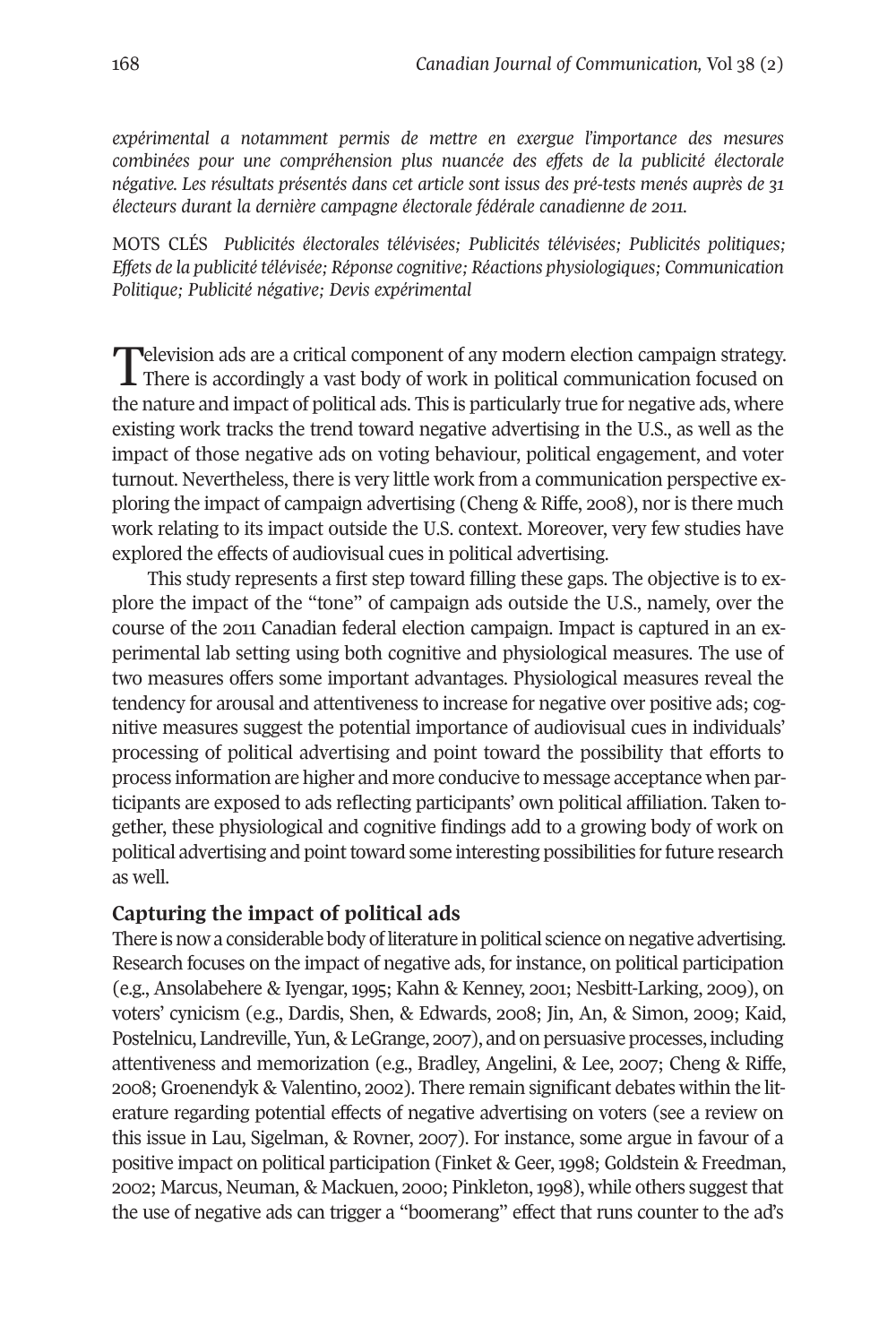desired impact, notably by enhancing political cynicism (Dardis, Shen, & Edwards, 2008) and ultimately reducing voter turnout rates (Ansolabehere & Iyengar, 1995). overall, findings are divided—Lau et al.'s two meta-analysis (Lau, Sigelman, Heldman, & babitt, 1999; Lau, Sigelman, & rovner, 2007) find no regular relationship between negative campaigns and turnout. Some scholars also highlight a "third-person effect," reflecting a tendency for some voters to project an influence of negative political ads on others, but not on themselves (Cheng & riffe, 2008; Wei & Ven-Hwei, 2007). However, despite a lack of consensus on the effects of negative ads, their increasing prevalence in election campaigns in Canada, and in other national contexts where legislation permits their use, is abundantly clear, as is the importance of better understanding the impact of this type of advertising on individual voters.

Evaluating the impact of negative advertising poses some challenges related to the measurement of stimuli and impact, as well as to defining the impact of ads itself. Regarding the latter, the most tangible impacts of ads are actual voting decisions, but impacts may also be more indirect. Ads may provide information to voters as they weigh their voting options; ads may shift their view of the campaign; ads may also condition or frame the way in which voters interpret or seek out information later in the campaign. So while some research focuses on voting behaviour (e.g., Shaw, 1999), another body of research focuses, typically within an experimental lab context, on the short-term attitudinal, physiological, and cognitive responses to ads. This work has been critical to understanding ads as a means of campaign communication. It has helped us to better understand, at the individual level, whether political ads matter, and, if so, how and why they matter.

It is in this area—the individual-level impact of ads in an experimental setting that we seek to make a contribution. Doing so requires, first, that we review and define our measurement of both stimuli and impact.

### **Measuring stimuli**

The typical categorization of televised electoral ads is focused on the tone or content of argumentation—essentially, the text of the ad. Argumentation is unquestionably an important component of advertising. but focusing exclusively on argumentation means that we ignore some non-verbal elements of advertising—audiovisual components that are major determining factors in individuals' emotionalreactions. brader's (2005, 2006) argumentforthe importance of "emotional cues" is illustrative: "Political observers and practitioners share a strong belief that the audio-visual nature of TV lends it special emotional power and much of this power in political ads is borne by the imagery and music" (2006, p. 32); "Most systematic studies of content and especially of effects pay little attention to emotion.… Most of these studies focus on the verbal content of ads rather than on the symbolic elements most closely associated with emotional appeals, such as music and images" (2006, p. 42). It follows that, alongside the more traditional focus on the text of ads, it may be important to capture emotional cues in ads (or in the various components of ads).

An emotional cue contains audiovisual properties whose purpose is to increase credibility and liveliness and make the ad more convincing. These cues can be used to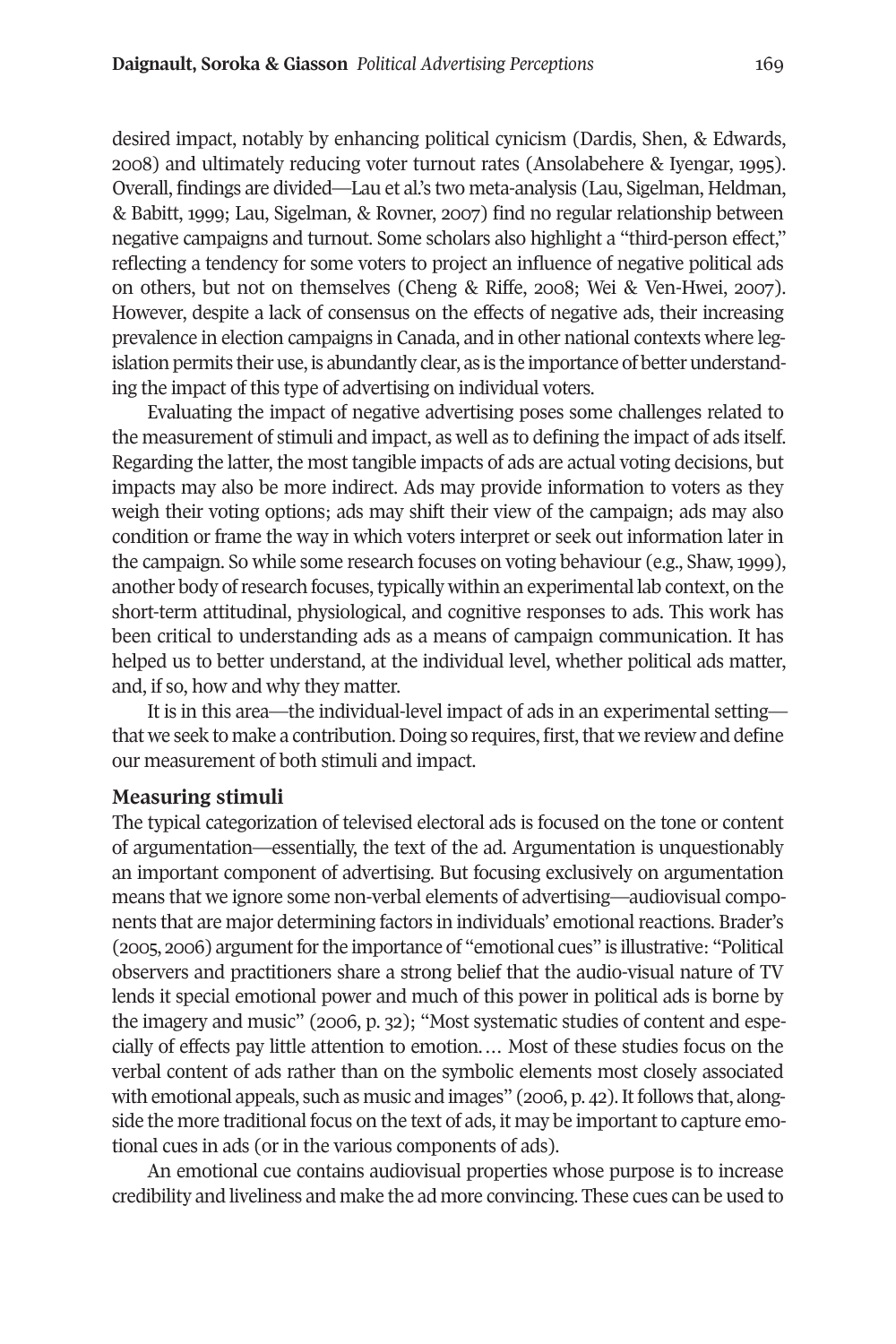evoke positive emotions (e.g., bright colours, laughing, lively music), such as joy, and negative emotions (e.g., dark colours, children's cries, disturbing music), such as hate or fear. Numerous psychological studies present solid evidence in support of the assertion that both these pleasant and unpleasant non-verbal stimuli produce the expected responses (bradley, Codispoti, Cuthbert, & Lang, 2001; bradley & Lang, 1999; Hemphill,1996; Juslin, 2001). For example, disturbing music using high-pitch sounds can stimulate anxiety, while harmonious music using lower-pitch tones induces an increase in enthusiasm (Juslin, 2001). We can only assume that similar reactions are found in electoral ads.

It follows that work focused on the impact of campaign ads should take into account a combination of verbal and audiovisual attributes. our own forthcoming analysis of a much larger body of campaign ads seeks to do exactly this: to examine the prevalence and use of a variety of both types of cues. For this initial study, however, we use a very simple threefold categorization of ads: positive, negative, and mixed. This categorization is based on both the verbal and audiovisual components of televised ads: the text, alongside music, colours, and visual and sound effects.

## **Measuring impact**

How do we measure the impact of political ads? We focus here on a combination of physiological and cognitive measures.

## *Physiological effects*

The potentially significant effects triggered by audiovisual stimuli (as well as more elaborate verbal content) stem in part from the possibility that they may be generated prior to the individual realizing that they are reacting (Iyengar & McGuire, 1993). Impacts must be captured immediately and concurrently as respondents are exposed to stimuli. because emotions are short-term responses that often escape awareness, their effect on attitudes occurs as information is perceived and processed, making it difficult to discern their contribution once they have subsided (brader, 2005). These immediate reactions translate into a series of physiological changes in the sensory system—including, for instance, an increase in heart rate, immediate changes in skin texture, muscular activity, and contraction or dilation of the pupils. As a consequence, emotional responses to ads are often captured by monitoring a variety of physiological indicators throughout the experiment.

Indeed, there is a growing body of work in communication that relies on physiological indicators to capture emotional responses, with a focus on variations in the intensity of activation of the sensory system as subjects are exposed to different stimuli (e.g., bolls, Lang, & Potter, 2001; brader, 2006; Codispoti, Ferrari, & bradley, 2006; Daignault & Paquette, 2010; Isbell & ottati, 2002; Lang, 1990, 1994; Marcus, 2000; Potter, 2000; Thorson & Lang, 1992). Two measures are very widely used. First, a considerable number of studies suggest that the intensity of the electrodermal conduction response—essentially fluctuations in dermal conduction captured by observing subtle differences in subjects' skin perspiration level, where the measure is often referred to simply as "skin conductance"—is a reliable indicator of emotional activation (boucsein, 1992; Lang, Potter, & bolls, 2009). The electrodermal responses generated by an individual during the viewing of media content correspond to different phases,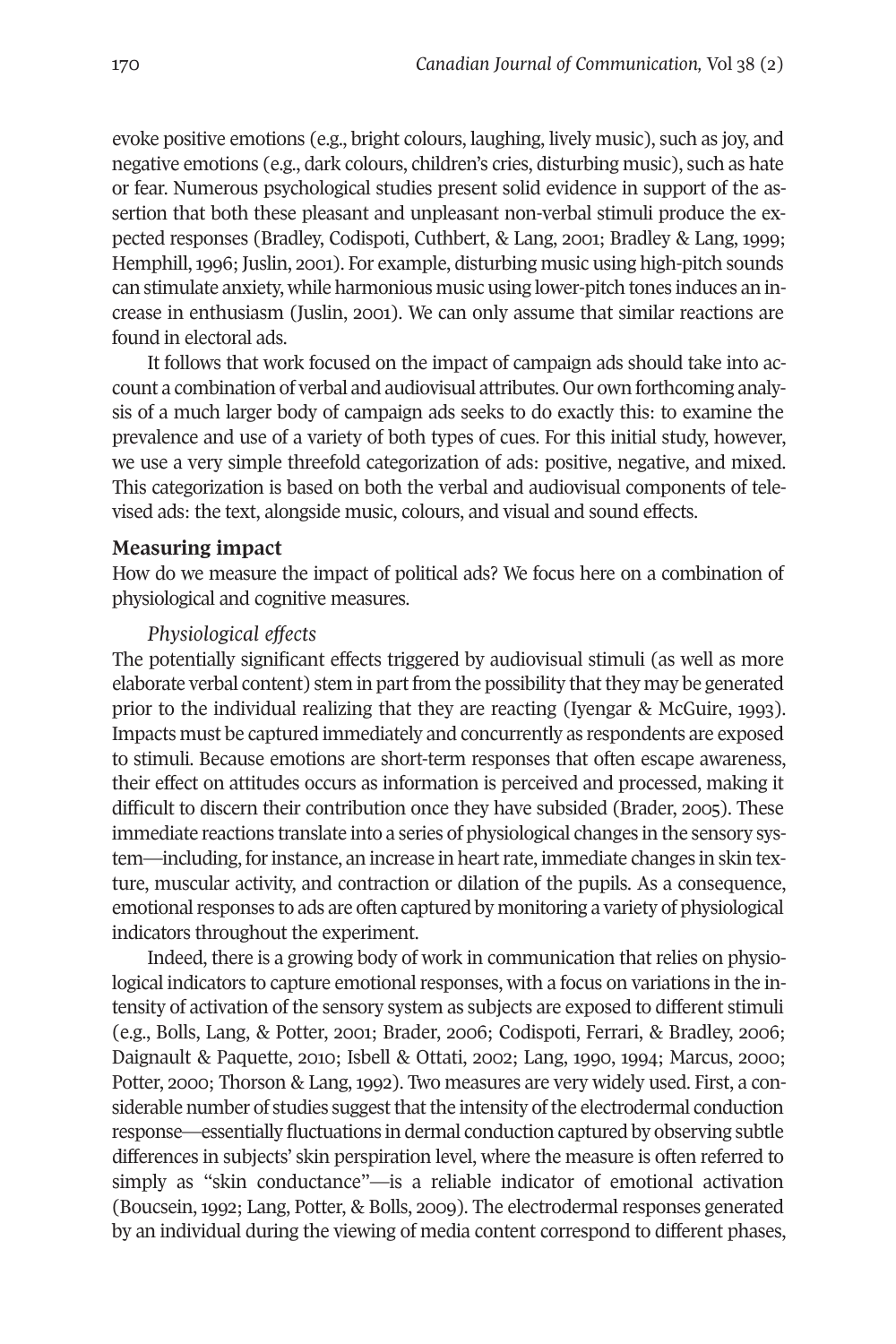such as fluctuations in amplitude versus the regular conduction level, known as the tonic parameter (boucsein, 1992). The amplitude of these phasic responses vis-à-vis the tonic parameter, measured in microsiemens (μS), captures the physiological force provoked by the stimuli. Second, heart rate is the most commonly used physiological cue in studies of media effects; it is typically regarded as an indicator of some combination of activation and attentiveness. (For a review of physiological measurement in studies of media effects, see Ravaja, 2004).

Note that both skin conductance and heart rate focus on the intensity of response, not the valence. Emotions involve both, of course (see, e.g., bradley & Lang, 2000; Lang, 1994; Ravaja, 2004), though we focus here just on the first component, in part because valence is captured in some detail using a different (cognitive) approach, described below.

## *Cognitive effects*

Another approach to capturing the immediate impact of ads focuses on cognitive responses. These are often the focus of work on persuasion, in which researchers capture participants' spontaneous thoughts during orimmediately following exposure to stimuli. Initially developed by Greenwald (1968) and then introduced in work on advertising by Wright (1973), this approach supposes that the persuasive impact of an ad is determined primarily by the scope and nature of the reflections that an individual generates in response to a persuasive message (see also Eagly & Chaiken, 1993; Petty & Cacioppo,1981). This line of analysis provides somewhat more information (in contrast with survey questions or physiological data) to understand exactly how a given stimulus influences the mental effort expended while processing a message—referred to as "cognitive elaboration" (Petty & Cacioppo, 1981).

In line with the cognitive-response approach, Petty & Cacioppo's (1981) elaboration likelihood model (ELM) distinguishes between two routes of persuasion positioned along an elaboration continuum: a) the peripheral route, where the individual uses the superficial attributes of the ad (images, music, attractiveness of the source) which are often associated with emotional cues—to accept or reject the message, and b) the central route, where an individual analyzes, with a higher mental effort, the arguments presented (verbal and/or written content). The route an individual chooses in a given persuasive situation is based on a combination of motivation and capacity to process the message, but also on factors such as need for cognition, degree of education, and personal relevance of the message. Choosing the central route, according to these authors, tends to lead to changes in attitude that are more durable as well as more resistant to persuasion. 1

The direction and the amplitude of an individual's attitude change are typically analyzed with respect to a combination of valence (positive versus negative) and quantity of cognitive responses (Fourquet-Courbet & Courbet, 2004). We regard cognitive elaboration not just as a result of the quantity of individuals' cognitions, but also and foremost—on the quality of those thoughts. Moreover, unlike Petty & Cacioppo, we argue that an individual can process all types of information—whether central or peripheral—with varying degrees of cognitive elaboration. As presented further in the methodology section, we base our analysis of cognitive responses on two categoriza-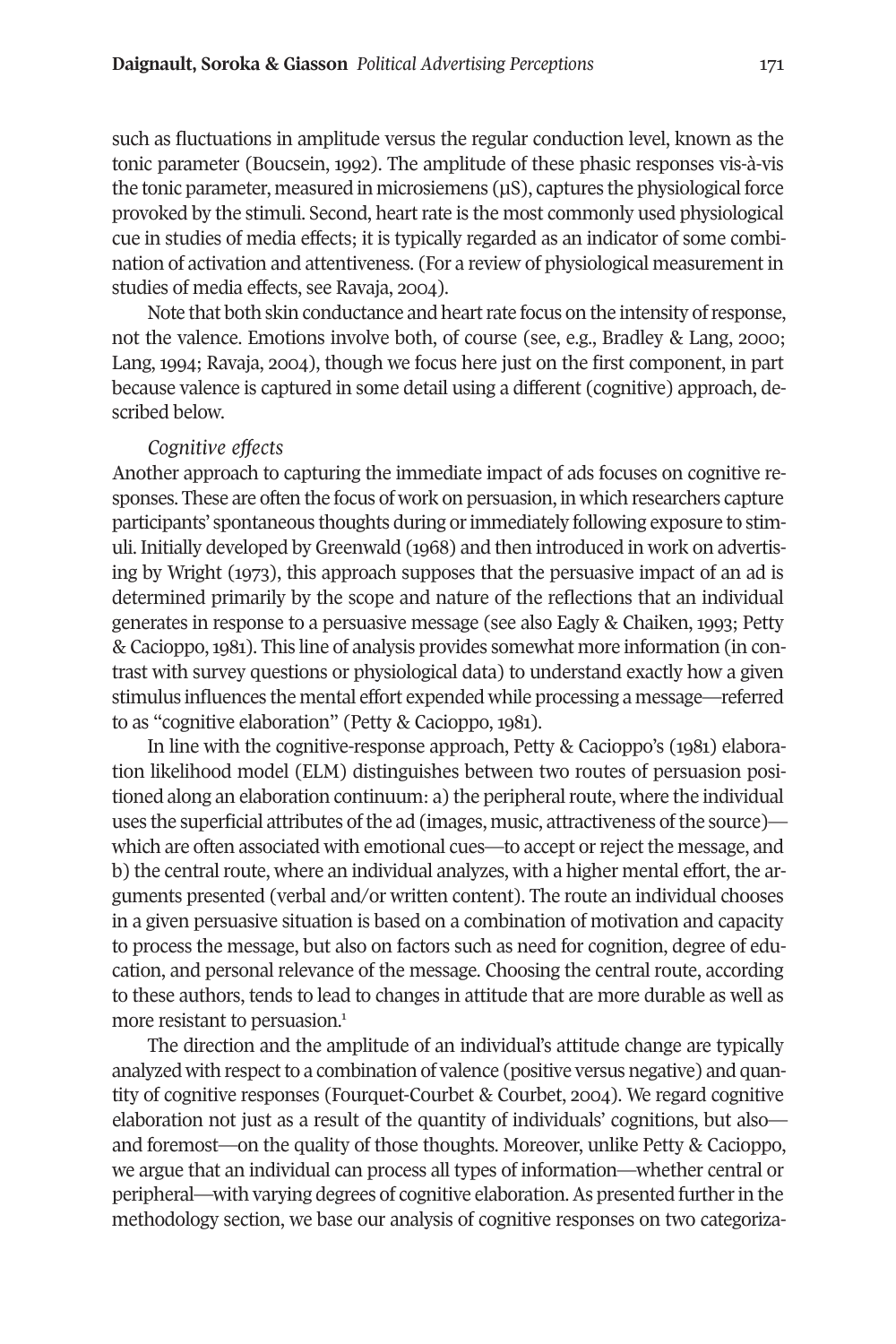tion systems. The first system, partially based on the original work of Wright (1973), accounts for the type of cognition (e.g., corroboration, counterargument), as well as for the strength of the cognitive elaboration, positioned along a continuum between a weak and a strong mental effort. The second system takes into account references to emotional cues (music, visual effects, colours) and to verbal and/or written arguments.

# **Research objectives and hypotheses**

This study investigates the physiological and cognitive impacts of negative, positive, and mixed campaign ads, in the context of the 2011 Canadian federal election. Its goal is to add to a growing body of research on the effects of political advertising, not by focusing on their impact on voting behaviour per se, but rather on their immediate effects on viewers. These effects are likely to influence subsequent political attitudes and behaviours.

Research on media and psychophysiology suggests that individuals react more prominently to negative information than to positive information, on both the physiological activation level and on the amount of attention the individuals pay to the information. The negativity bias in general has been widely discussed in previous work (for some particularly valuable interdisciplinary meta-reviews, see baumeister, bratslavsky, Finkenauer, & Vohs, 2001; Cacioppo & Gardner, 1999; Rozin & Royzman, 2001). In short, the literature builds on a combination of a) studies in psychology, particularly work on the tendency for individuals to give greater weight to negative information when forming impressions of others (e.g., Anderson, 1965; Fiske, 1980); b) work in experimental economics focusing on loss aversion—that is, our tendency to respond more strongly to potential losses than to potential gains (e.g., Kahneman & Tversky, 1979); and c) work in neurology and evolutionary biology suggesting the evolutionary advantages of focusing more on negative than on positive information (e.g., Hunt & Campbell, 1997; Öhman, Hamm, & Hugdahl, 2000). In political-communication research in particular, there is a vast body of work emphasising the tendency for new content to be negative (e.g., Fallows, 1997; Just, Crigler, & Neuman, 1996; Patterson, 1994; Soroka, 2006, 2012). In addition, experimental work suggests that participants choose to read negative rather than positive election stories (Meffert, Chung, Joiner, Waks, & Garst, 2006). There may well be a link between the tone of media and the human brain. Evolution may have produced humans with a tendency to focus primarily on negative information (see Ju, 2008; Shoemaker, 1996; Soroka & McAdams, 2012).

of course, our interest in negativity need not be a product of evolution—it may be that a generally negative media environment conditions us to be interested in negative news (Altheide, 1985; Altheide & Snow, 1991). We cannot easily distinguish one possibility from the other here. We can, however, test the following hypothesis: where televised election ads are concerned, subjects in our study will be more attentive and activated (H1) on a physiological level when exposed to negative electoral ads, compared with positive or mixed ads.

The heightened activation produced by negative ads may be linked to the tendency, demonstrated in studies on cognitive response and advertising, for negative ads to be associated with a stronger persuasive resistance—essentially an increase in the production of unfavourable responses, particularly counterarguments toward the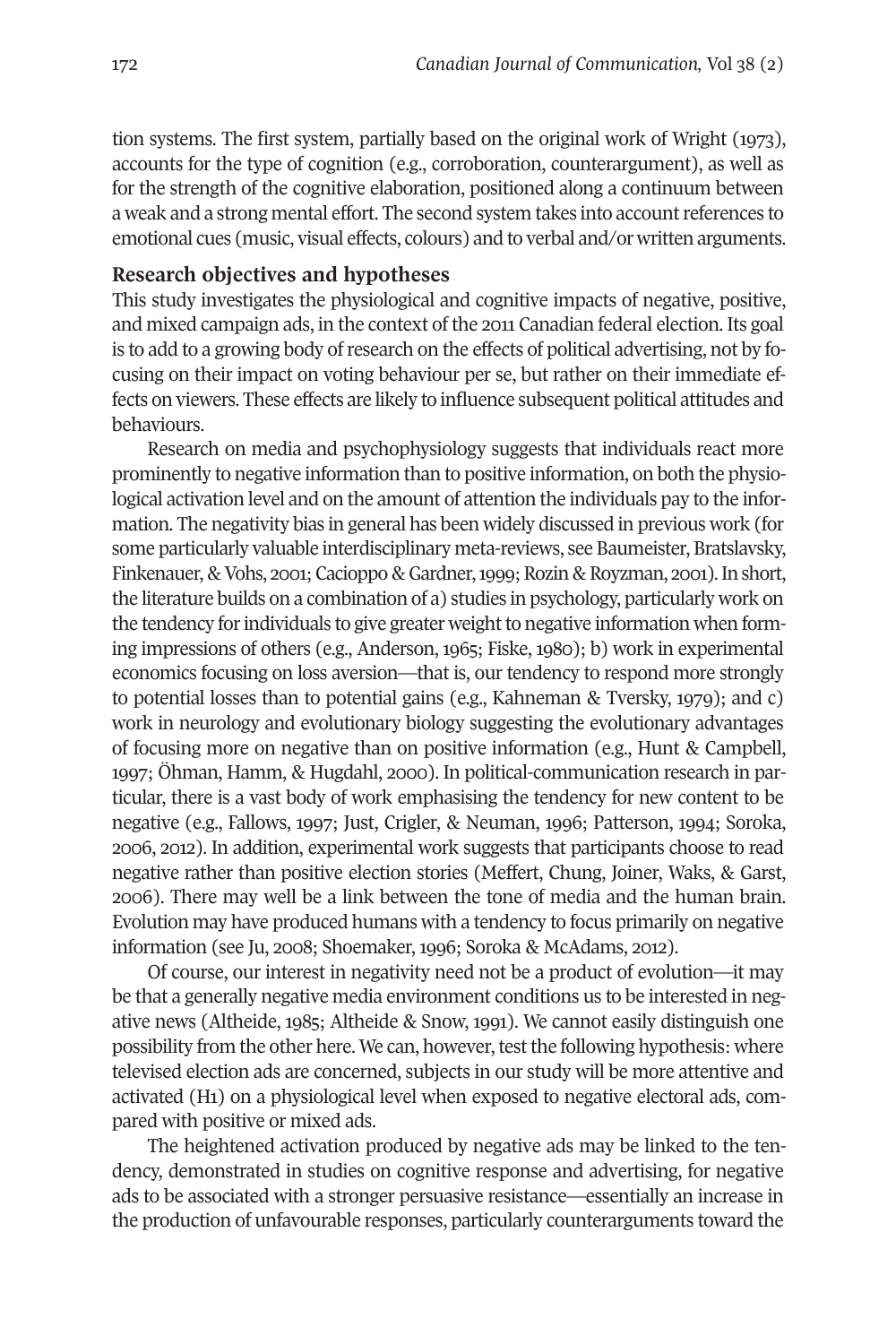message (Ahluwalia, burnkrant, & Unnava, 2000; Meirick, 2002; Wright, 1973). We consequently hypothesize that alongside changes in physiological activation, subjects in our study will show an increase in unfavourable responses aimed at negative political ads as opposed to positive or mixed-message ads (H2).

Other features of both ads and participating subjects will evidently mediate physiological activation and cognitive elaboration. We explore one such feature here. Since most participants are exposed to an enormous amount of publicity on a daily basis, they tend to process this information on a superficial level with little cognitive effort. only messages with personal relevance are processed in a more complete manner (Petty & Cacioppo, 1981; Petty, Cacioppo, & Haugtvedt, 1992). <sup>2</sup> We therefore expect that the majority of ads in our study will be superficially processed, except those that are sponsored by the political party a participant supports (H3), the latter being more relevant for the individual.

Given the relative lack ofresearch on the short-term impact of political campaign advertisements on individuals generally, and in Canada in particular, our hypotheses should be regarded as mainly exploratory at this stage. That said, taking physiological and cognitive hypotheses together, we expect this experiment to add considerably to what we know about the relative importance of negative advertising in electoral campaigns. In short, we investigate here the possibility that the apparent increase in negative campaign advertising is in part a consequence of the tendency of those ads to elicit much stronger physiological and cognitive reactions.

## **Method**

This first round of the study was conducted during the last Canadian federal electoral campaign (April–May 2011). The experiment is relatively unique in that a) it was carried out during a real election campaign period with actual voters, b) most of the ads used in the experiment were actually airing during the campaign, and c) the experiment is multimethod, capturing both physiological and cognitive responses. Indeed, the use of both physiological and cognitive measures, alongside the use of a survey questionnaire in order to control for other variables (including political affiliation, age, sex, media consumption), is markedly different from previous, typically more limited, studies on the effects of political advertising.

The study began with the content analysis of 145 televised electoral ads broadcast during the last two federal election campaigns (2008 and 2011) by the four main political parties, in both French and English. Two research assistants were trained forthis task. For the purposes of this initial study, messages were coded as positive, negative, or mixed based on a combination of rhetorical content (type of arguments used, themes exploited) and emotional cues (i.e., type of music, sound effects, colour tones, visual effects). For these simple codes, and given the small sample of ads eventually used in the current study, ads were first coded by both research assistants, with coding decisions confirmed by the authors.

Although most of the 145 ads originated from the 2011 election campaign, we used some messages from the 2008 federal election campaign to collect a sufficient number of stimuli, across language (French and English) and tone, to be ready for our first round of experiments in the first weeks of the campaign (i.e., before the par-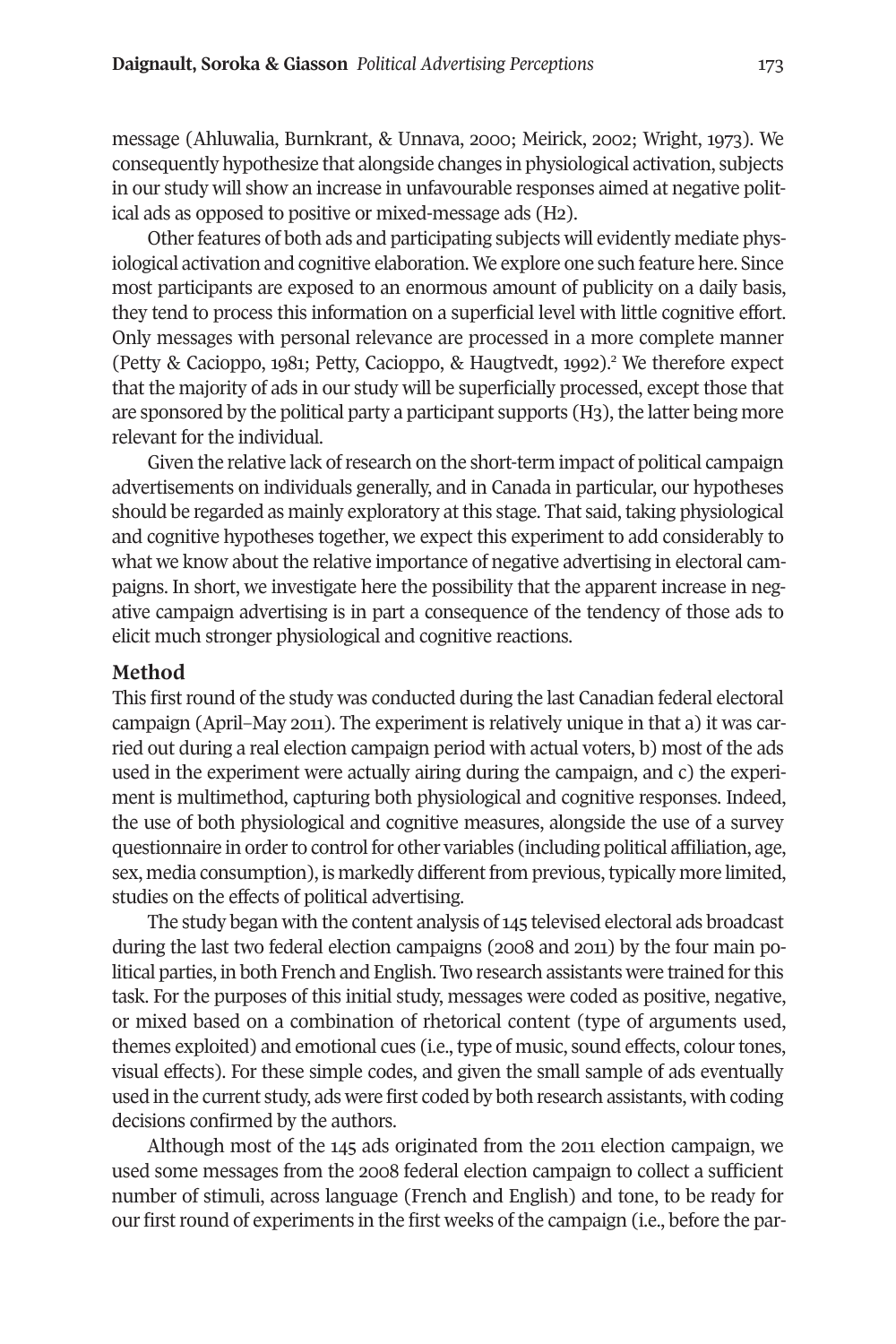ties had released all of their 2011 ads). In the end, the experiment focused on 24 ads: 7 from the New Democratic Party (NDP), 7 from the Conservative Party of Canada (CPC), 7 from the Liberal Party of Canada (LPC), and 3 from the bloc Québécois (bQ), with the latter seen only by Francophone participants. These 24 ads were selected to be representative of the three tones: 10 negative ads, 4 mixed ads, and 10 positive ads.<sup>3</sup> Both official languages were represented, with 12 English televised ads (four from each of three parties) and 12 messages broadcasted in French (three from each of the four parties).

Participants were recruited throughout the election campaign at McGill University via calls for volunteers posted around campus. Each received monetary compensation for his or her participation. In all, 31 students (19 women and 12 men) took part in the experiment. Of these participants, 13 were Francophone and 18 were Anglophone. They reported various partisan affiliations: 2 participants had the intention to vote for the CPC, 14 for the LPC, 9 for the NDP, 2 for the bQ, and 4 indicated they were undecided about their vote in the upcoming federal election.

Experimental sessions were conducted individually on the university campus in a room arranged for this purpose. Each session began with a brief presentation to the participant explaining the sequence of the experiment and informing him or herthat the goal of the study was to explore individuals' reactions to election ads. They were told they were to watch a series of ads in their native language, twice, on a computer screen. The participant then signed a consent form, and the experiment began.

The average duration of a session was 50 minutes, during which respondents watched a preliminary video followed by nine ads, randomly drawn from the sample of twelve (in each language) and shown in random order. Each of the nine ads presented was separated by a 40-second grey screen. A countdown indicated the last five seconds of grey before the presentation of the next ad. The preliminary video was a two-minute news report about a neutral unrelated subject, <sup>4</sup> also followed by a period of grey screen. This first video was used to allow participants to get used to the sensors, as well as to establish the parameters that would subsequently be used to measure physiological effects.

Physiological reactions were measured by using the ProComp Infiniti encoder from Thought Technology Ltd. as well as equipment designed at The Centre for Interdisciplinary Research in Music Media and Technology (CIRMMT) at McGill University. More specifically, we measured skin conductance and heart rate in order to evaluate, respectively, the intensity of physiological activation and attention levels. Skin conductance level (SCL), which reflects the slight differences in perspiration produced by eccrine sweat glands, was measured by passing a very low electric current through a pair of electrodes attached to the palmar surface of two fingers. Heart rate was measured by using a bVP-Flex/Pro sensor by Thought Technology Ltd. attached to a finger; this sensor detects changes in the blood volume, which varies with the heart rate. both physiological measures were captured 256 times per second, downsampled for analysis below.

Sensors were used for the first round of ads, after which they were removed and participants were told that they would be shown all nine ads once more (in the same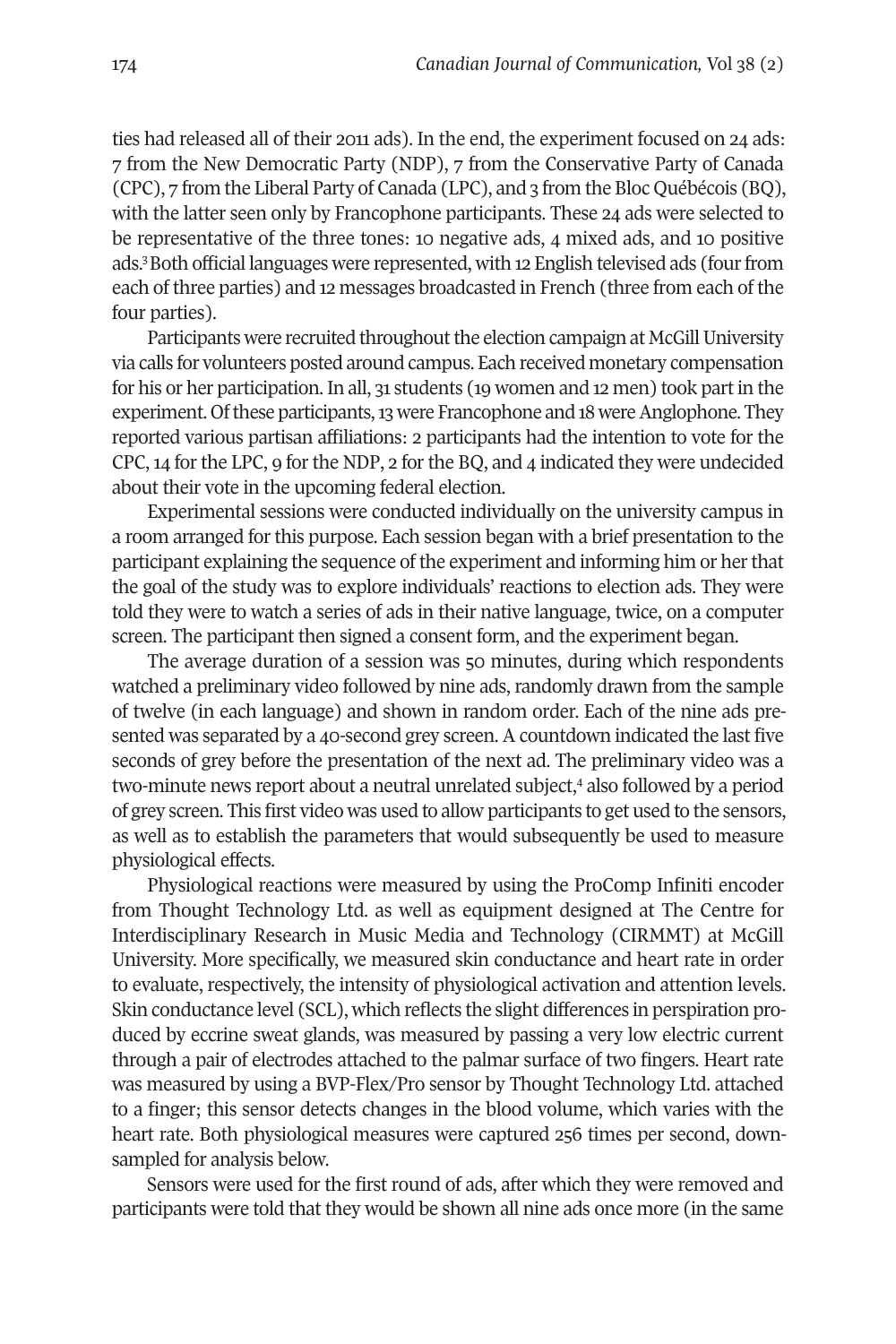order) and would have to take note of everything that was spontaneously going through their minds—in terms of words, images, and sentences—during their exposure to the ads. Capturing these cognitive responses during a second round of ads meant that physiological responses were not contaminated by respondents writing during the experiment. In turn, having seen the ads a first time could have affected the cognitive responses, though we suspect in a positive sense: participants had a second chance to understand the meaning of ads and thus to generate more relevant thoughts. We also believe that this second exposure did not affect the scope of cognitive elaboration to process ads, since participants were not aware of the nature of the task until right before this second exposure.

For this second viewing, we asked participants not to censor their thoughts, not to worry about the quality of their writing, and to express their thoughts even if they seemed unrelated to the content of the ads shown. Individuals were allowed a 60 second period immediately after each ad to write down their impressions on a document prepared for this purpose. When they had completed the task, or if they had nothing to write about, participants could move on to the next electoral ad by clicking a button.

The spontaneous cognitive responses method, also known as thought-listing, requires the receiver to make a list (here, a written list) of the thoughts prompted by a message during the exposition phase. Two categorization systems were then used to clas-

| Type of statement                                                                                                                | Weight                               | Example*                                                                                                                                                                                                              |
|----------------------------------------------------------------------------------------------------------------------------------|--------------------------------------|-----------------------------------------------------------------------------------------------------------------------------------------------------------------------------------------------------------------------|
| Recall                                                                                                                           | 1                                    | "Quebec"; "red flag"; "mustach"                                                                                                                                                                                       |
| Positive judgement (intended)<br>Positive judgement (unwanted)<br>Negative judgement (intended)<br>Negative judgement (unwanted) | 2.5<br>$-2.5$<br>2.5<br>$-2.5$       | "Canadian leadership is a good line for the NPD"<br>"hahaha, very funny"<br>"Taxes on Ipods seem ridiculous"<br>"Fighter jets are not Canadian"                                                                       |
| Standard corroboration<br>Elaborated corroboration                                                                               | 3.5<br>5                             | "Promoting idea that Canadian need someone<br>they can trust"<br>"Young people jobs: finally someone cares!<br>The ad really highlights young people's needs"                                                         |
| Counter-argument                                                                                                                 | -5                                   | "Pretty ridiculous that Ignatieff would want to form<br>a coalition government with the Bloc Quebecois"                                                                                                               |
| Positive connection<br>Negative connection                                                                                       | 4<br>-4                              | "I have a family too"<br>"This does not concern me"                                                                                                                                                                   |
| Positive intention (low/mod.)<br>Negative intention (low/mod.)<br>Positive intention (high)<br>Negative intention (high)         | 8<br>-8<br>10 <sup>10</sup><br>$-10$ | "I don't know who I'm gonna vote for. Maybe NPD"<br>"This time, I don't think of voting Liberal"<br>"I already have decided to vote for them"<br>"After this, I want nothing to do with a Conservative<br>government" |

**Table 1. Cognitive responses : Type of statement, weight, and example**

\* Examples are comments generated among the participants of our study.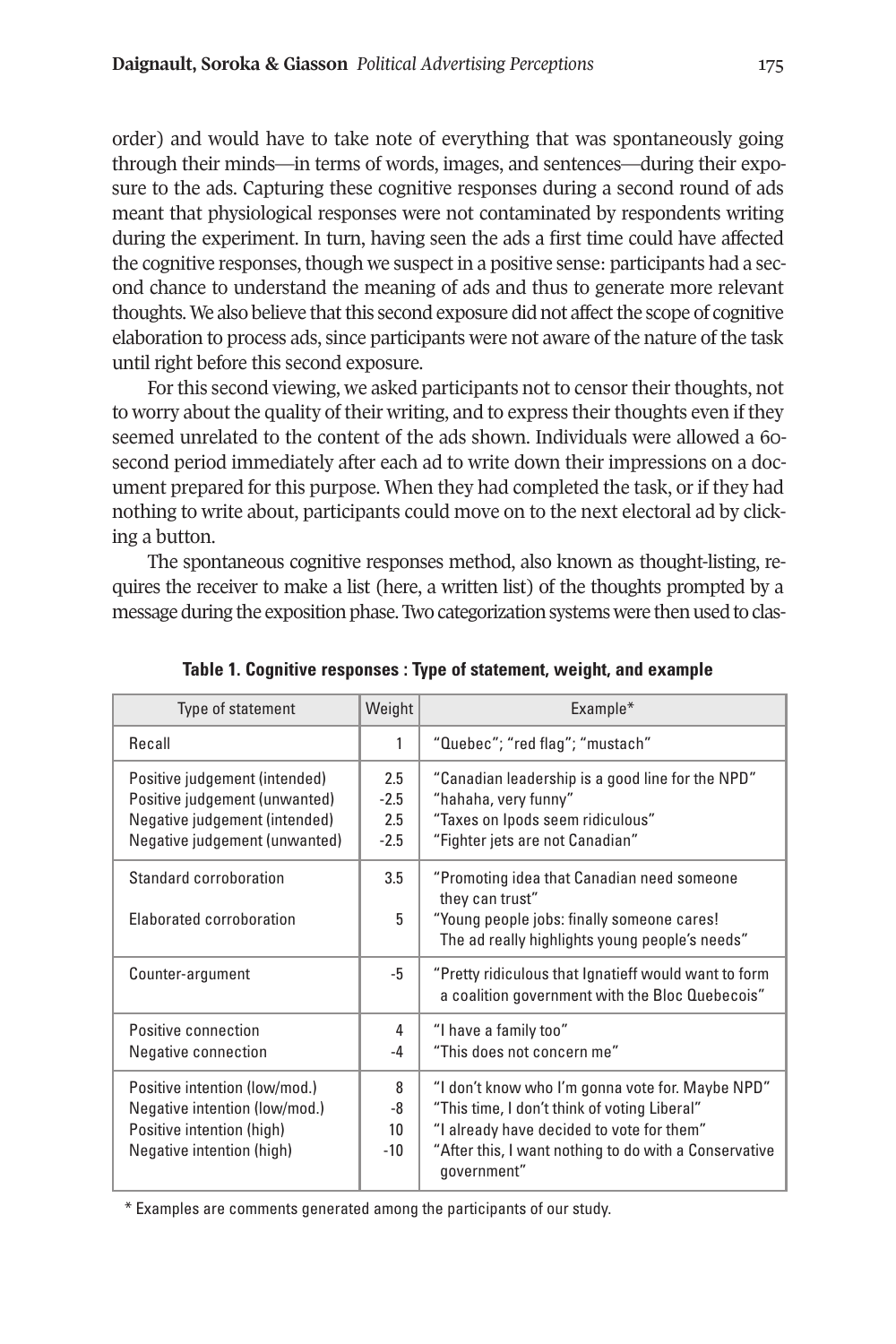sify these cognitions. Drawing on categories previously implemented by Wright (1973) and Petty & Cacioppo (1979), we extended the first system to take into account the strength of cognitive elaboration by attributing a value ranging from 1 to 10 to different types of cognitions (see Table 1). The value attributed to a statement is based on the magnitude of the mental effort inferred (e.g., it seems logical to give less importance to a mere recall of the ad as opposed to a firm voting intention. This value allowed us to calculate a mean score of cognitive elaboration for each ad. We also included additional categories to create a more detailed view of the types of responses that may be reflected. Therefore, these categories vary from a simple recall of an element of a message to a firm intention of voting for or against one candidate/party, with other categories between the two, suchas judgments, corroborations, counterarguments, and connections (i.e., establishing a link between the elements of a message and one's own life).

In this first classification, cognitive responses were analyzed not only according to their nature, but also according to their valence (positive or negative) for the categories that allowed for doing so. Moreover, we specified the valence of certain statements (judgments) by adding to them a value effect (desired or undesired). Certain comments, although apparently positive (e.g., "this ad makes me laugh"), may run counter to the desired effect of the message, thus they were scored with a value of "undesirable effect." Negative values correspond to statements that are negative and/or run counter to the effect sought by the message.

Asecond and simpler categorization system was used to distinguish the cognitions that fell within emotional cues from those related to verbal and/or written arguments. Thus, whenever a statement touched on an emotional cue (music, sound effects, visual effects, colour, tone), it was identified as one occurrence. The same procedure was performed with statements regarding the set of arguments (theme) of the message (economy, education, future of health, environment, internationalrelations, national unity, et cetera) and the type of argument (promotion of a candidate or a party, attack on an opponent's program, attack on an opponent's record, attack on the opponent's personality, et cetera). This classification has allowed us to assess the importance that emotional cues play in how an individual treats information from televised ads versus verbal and/or written arguments.

Each session ended with the presentation of a short questionnaire containing questions about age, gender, media consumption, and voting intentions for the upcoming federal election. Two research assistants—one Anglophone and one Francophone—conducted the experimental sessions, and the instructions to participants were systematized. (The verbatim instructions are available upon request in both languages.)

# **Results**

### *Physiological effects*

We explore differences in psychophysiological reactions to televised ads using relatively simple within-respondent analyses of covariance (ANCoVA) of both SCL and heart rate, averaged over 5-second intervals.<sup>5</sup> In each case, the physiological measure is modelled as a function of the following: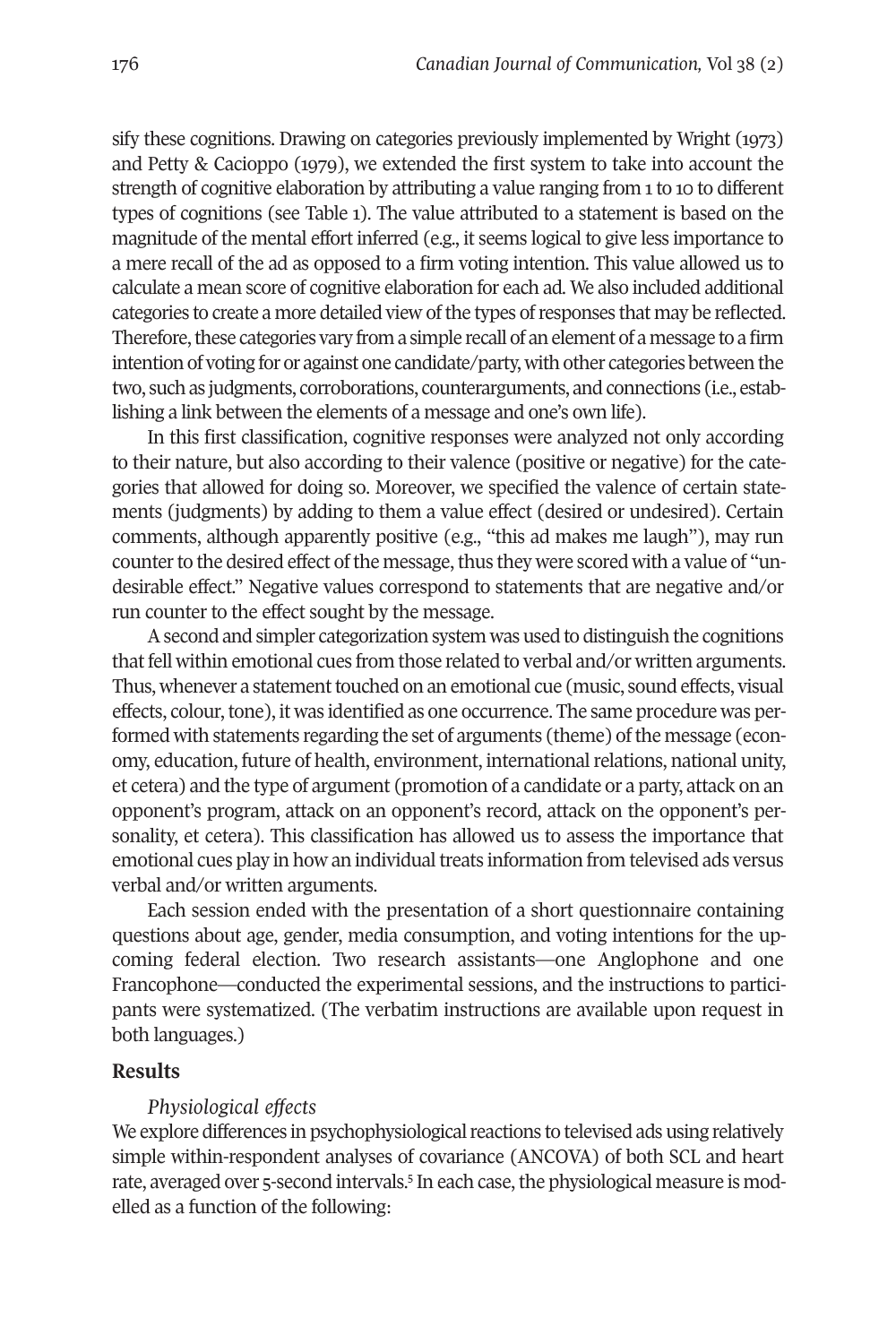- 1. respondent identity, to account for level differences in physiological symptoms across respondents;
- 2. an ordinal variable representing order of presentation of the stories, to capture the possibility that respondents' reactions change based on the number of stories they have seen thus far;
- 3. time (in 5-second intervals) and time squared, to capture the (potentially non-linear) tendency for both SCL and heart rate to decline slightly over the course of the experiment; and
- 4. a categorical variable capturing ad tone (negative, mixed, positive), included directly and in interaction with the time variables. The direct effect captures the possibility that certain tones of ads produce an initial impact that is greater or lesser in magnitude than others; the interaction with time allows for the possibility that the effect of negative ads is more (or less) long-lasting.

our first hypothesis (H1) states that respondents will be more attentive and activated on a physiological level when exposed to negative electoral ads, compared with positive or mixed ads. Table 2 shows the basic ANCOVA results for SCL. Results confirm the expectation that the tone of ads is related to levels of skin conductance—there are signs of a relationship regarding both the direct effect of tone and the impact of tone over time. Figure 1 makes the ANCOVA results more clear: it plots the predicted average SCL, by ad, based on the regression model underlying results in Table 2. In so doing, the figure shows both the direction and magnitude of the impact of tone on SCL.

|              | <b>Partial SS</b> | df             | F          |
|--------------|-------------------|----------------|------------|
| Model        | 305.25            | 44             | $14.78***$ |
| Respondent   | 269.95            | 38             | $15.13***$ |
| Order(c)     | 4.52              |                | $9.64***$  |
| Time(c)      | 2.23              |                | $4.75*$    |
| Tone         | 16.08             | 2              | $17.13***$ |
| Tone*Time    | 18.14             | $\overline{2}$ | $19.32***$ |
| Residual     | 1270.58           | 2707           |            |
| <b>Total</b> | 1575.8384         | 2751           |            |

**Table 2. Within-respondent ANCOVA: Skin conductance levels**

*Notes:*  $N=2752$ .  $* p < .05$ ,  $** p < .01$ ,  $*** p < .001$ . Results are based on 8 positive or negative stories only, using data averaged at 5-second intervals.

Clearly, *ceteris paribus*, tone matters to levels of skin conductance. Respondents have roughly similar SCL for the first ad in the experiment. SCL declines gradually with positive ads; it does not for negative ads. (Of course, no respondent actually sees nine positive or negative ads—these are predicted values, based on a hypothetical respondent seeing either exclusively positive or negative ads.) The overall finding here is that ongoing activation is dependent in part on negativity, thus corroborating part of H1 regarding the higher physiological activation provoked by negative ads.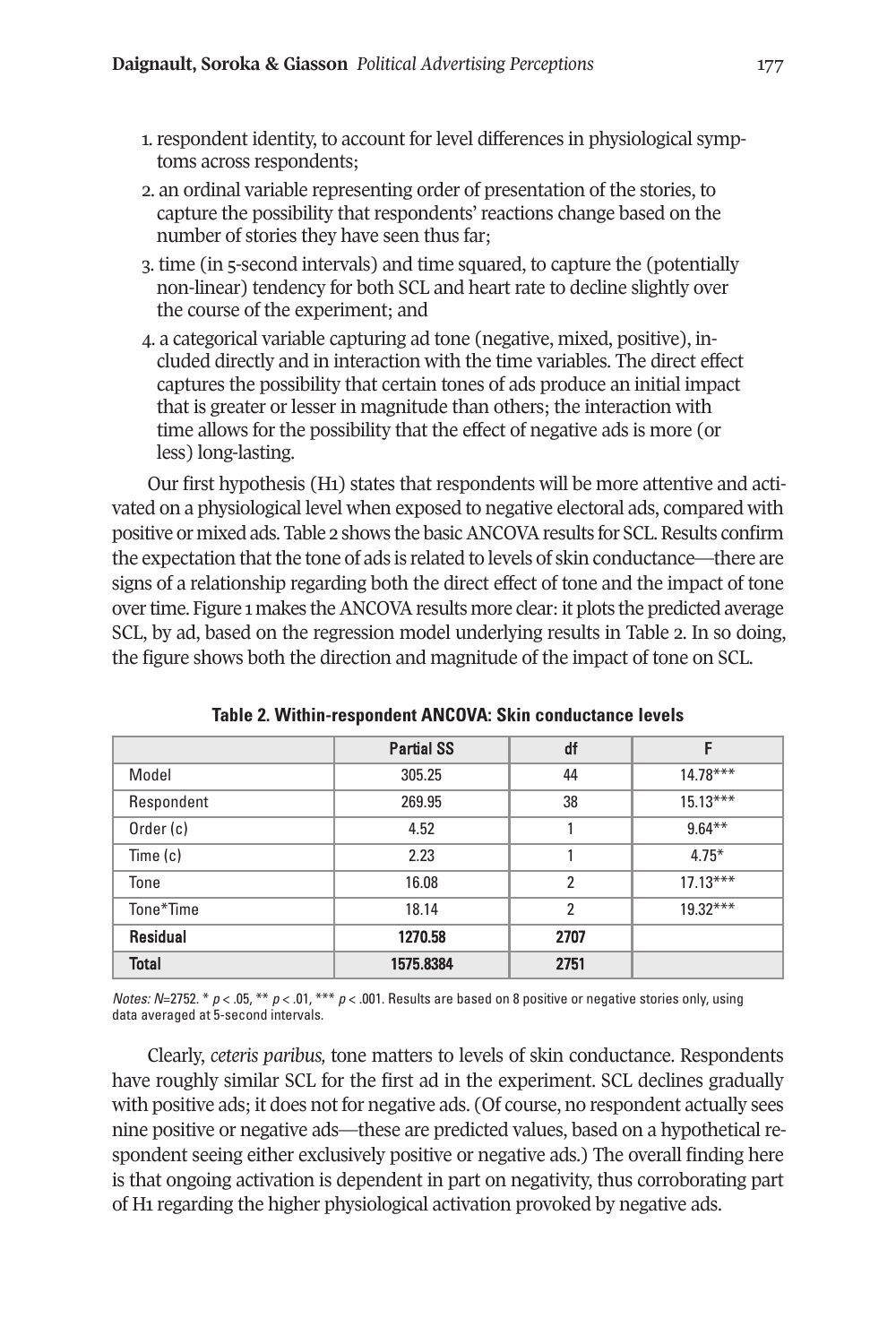

**Figure 1: Skin conductance according to advertising tone**

Similar results are apparent for heart rate, which is used here as an indicator of attentiveness. Table 3 shows the ANCoVA, and Figure 2 plots predicted heart rate over the course of the experiment. Results are based on 5-second averages, and the model is identical to the one used for SCL. Again, physiological measure varies systematically with the tone of the ad. Here, negativity is associated with a decreased heart rate, pointing toward increased attentiveness. The impact of tone on heart rate is seen over the course of the experiment. In short, attentiveness appears to increase over the experiment with negative ads; this is not the case for positive ads. Consequently, the other part of H1relating to participants being more attentive to negative ads is also supported.



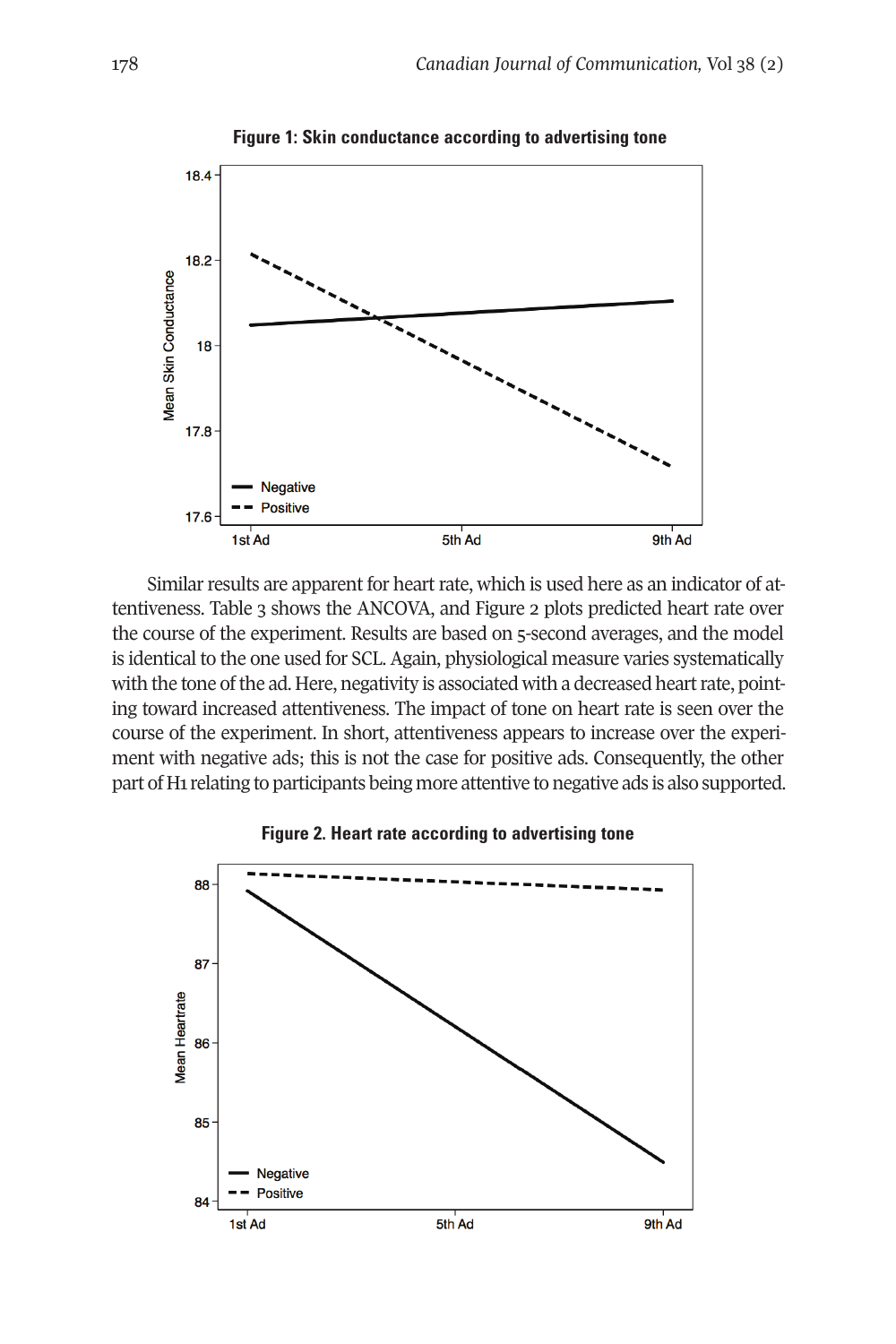|              | <b>Partial SS</b> | df   | F          |
|--------------|-------------------|------|------------|
| Model        | 628438.94         | 45   | $77.64***$ |
| Respondent   | 610186.97         | 39   | 86.98***   |
| Order (c)    | 27.16             |      | 0.15       |
| Time(c)      | 519.3             |      | 2.89       |
| Tone         | 1277.19           | 2    | $3.55*$    |
| Tone*Time    | 979.93            | 2    | $2.72*$    |
| Residual     | 495903.55         | 2757 |            |
| <b>Total</b> | 1124342.5         | 2802 |            |

**Table 3. Within-respondent ANCOVA: Heart rate**

*Notes:*  $N = 2803$ .  $* p < 05$ ,  $** p < 0.01$ ,  $*** p < 0.001$ . Results are based on 8 positive or negative stories only, using data averaged at 5-second intervals.

## *Cognitive effects*

The 24 televised electoral ads generated a total of 868 cognitive responses. For validation purposes, a sample of the statements  $(n = 105)$  was subjected to interrater reliability measures. Types of cognitive responses were given rigorous operational definitions, and two research assistants were trained in the application of these definitions priorto the coding.Akappa value of 0.72—indicative of substantial agreement (Landis & Koch, 1977, in Leclerc & Dassa, 2010)—was achieved for the overall coding. Differences in coding were resolved by discussion.

our second hypothesis states that participants will show an increase in unfavourable responses aimed at negative political ads as opposed to positive or mixedmessage ads (H2). Table 4 shows the frequency distribution of categories of statements based on the three types of ads.In line with Petty & Cacioppo's model (1981), cognitive effort exerted when viewing an ad remained quite superficial. Most cognitive responses consisted of recalls (24.9%) and judgments (54.7%), two categories associated with low cognitive effort.

| <b>Statement type of</b>       | <b>Negative</b><br>ads | <b>Mixed</b><br>ads | <b>Positive</b><br>ads | <b>Total</b><br>N | <b>Total</b><br>% |
|--------------------------------|------------------------|---------------------|------------------------|-------------------|-------------------|
| Recall                         | 59                     | 50                  | 107                    | 216               | 24.9%             |
| Positive judgement (intended)  | 39                     | 22                  | 110                    | 171               | 19.7%             |
| Positive judgement (unwanted)  | 8                      | 3                   | 4                      | 15                | 1.7%              |
| Negative judgement (intended)  | 48                     | 5                   | $\overline{2}$         | 55                | 6.3%              |
| Negative judgement (unwanted)  | 108                    | 31                  | 95                     | 234               | 27%               |
| Standard corroboration         | 33                     | 26                  | 22                     | 81                | 9.3%              |
| Elaborated corroboration       | 4                      | 3                   | 5                      | 12                | 1.4%              |
| Counter-argument               | 37                     | 9                   | 17                     | 63                | 7.2%              |
| Positive connection            | $\overline{2}$         | O                   | $\overline{2}$         | 4                 | 0.5%              |
| Negative connection            | 1                      | 2                   | 6                      | 9                 | $1\%$             |
| Positive intention (low /mod.) | 1                      | 2                   |                        | 4                 | 0.5%              |
| Negative intention (low /mod.) | 4                      | O                   | $\Omega$               | 4                 | 0.5%              |
| Total                          | 344                    | 153                 | 371                    | 868               | 100 %             |

| Table 4. Distribution frequency of cognitive responses according to advertising tone |  |  |  |
|--------------------------------------------------------------------------------------|--|--|--|
|                                                                                      |  |  |  |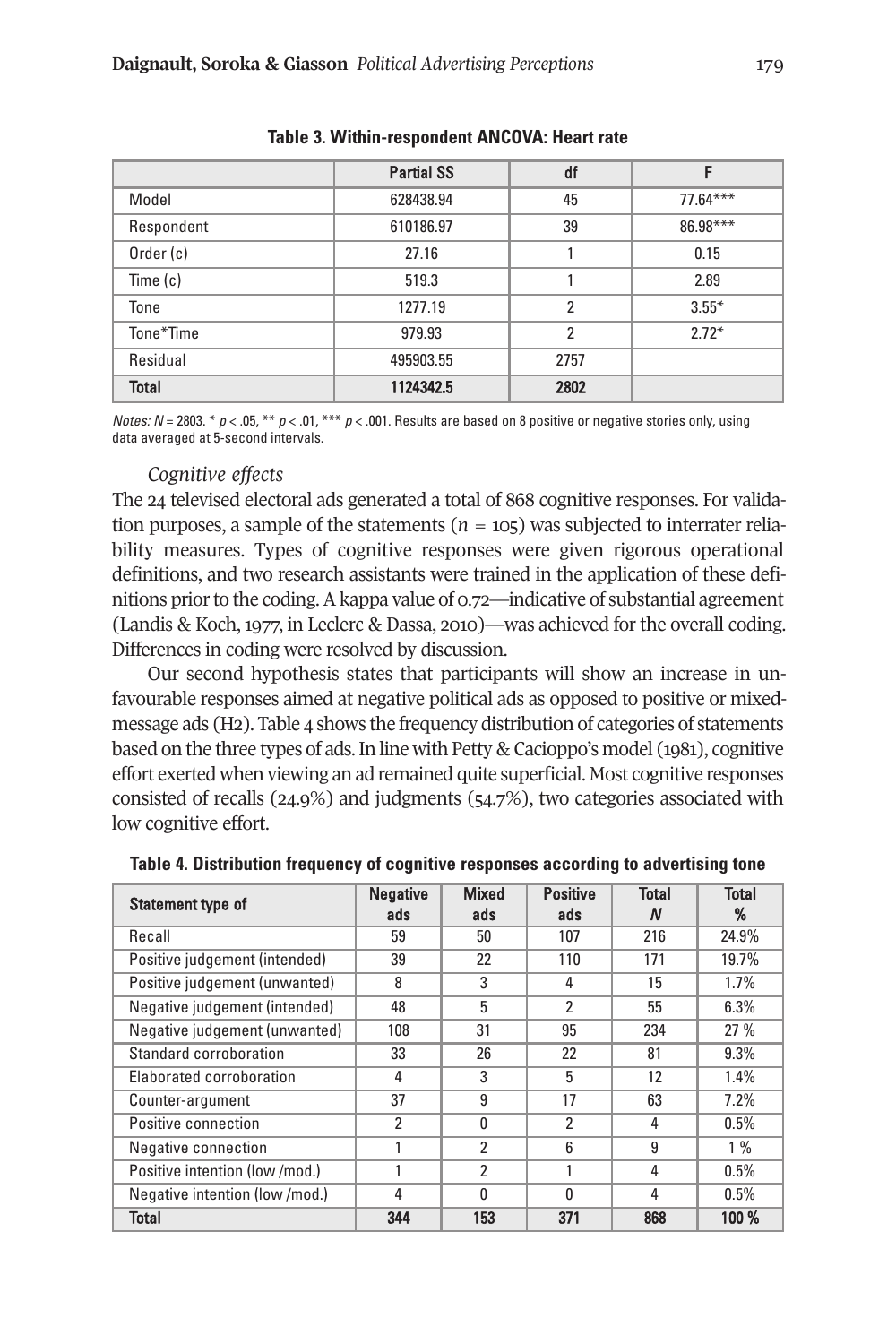As expected (see Table 5), negative ads generated significantly more negative judgments than mixed and positive ads  $[F (2, 24) = 7.379, p < 0.004]$ , while the positive ads generated more positive judgments than the other two types of ads [F (2, 24) = 6.914, *p* < 0.005]. This finding supports H2. It should also be noted that negative ads generated more counterarguments ( $\mu = 4$  per ad) than positive ads ( $\mu = 1.4$  per ad), although this finding does not quite reach the 0.05 level of significance  $[F(2, 24) =$  $2.74, p > 0.088$ .

This is interesting when contrasted with physiological responses. While the negative ads generated more emotional and attention responses than positive ads, the results on cognitive impacts show a greater resistance to persuasion, as evidenced by the increased number of counterarguments. Therefore, the physiological activation associated with negative ad content (negative bias) does not necessarily lead to greater persuasion. our data actually indicates quite the contrary. being more alert and active with respect to negative content could mean that an individual is thinking more about how to counter the information presented to him or her.

| <b>Statement type</b>            | <b>Condition</b>              | Mean p/ad           | <b>F</b> Value | p Value   |
|----------------------------------|-------------------------------|---------------------|----------------|-----------|
| Negative judgement<br>(intended) | Negative<br>Mixed<br>Positive | 4.8<br>1.25<br>0.20 | 7.379          | $.004**$  |
| Positive judgement<br>(intended) | Negative<br>Mixed<br>Positive | 3.9<br>5.5<br>10.3  | 6.914          | $.005***$ |
| Counter-argument                 | Negative<br>Mixed<br>Positive | 4.0<br>1.75<br>1.4  | 2.738          | $.088*$   |

**Table 5. Mean cognitive responses according to advertising tone**

*Notes:* \* statistically significant at the .10 level; \*\* statistically significant at the .01 level

Petty & Cacioppo (1981) argue that most persuasive messages to which individuals are exposed are treated superficially, unless the information is relevant to the receiver and it allows him or her to confirm certain attitudes, in which case the cognitive effort will be more important. To this end, we predicted greater cognitive effort in relation to ads that match the partisan affiliation of the participants (H3). The results of the study confirm our theoretical expectation (see Table 6). The cognitive effort to process the information<sup>6</sup> provided in the ads was significantly higher and more conducive to

**Table 6. Mean cognitive elaboration according to party affiliation and party represented**

| Party represented                    | Mean cognitive elaboration | t Value | <i>p</i> Value |  |
|--------------------------------------|----------------------------|---------|----------------|--|
| Conform to political affiliation     | 3.01                       | 2.943   | $.006**$       |  |
| Non-conform to political affiliation | - .05                      |         |                |  |

Note: \*\* statistically significant at the .01 level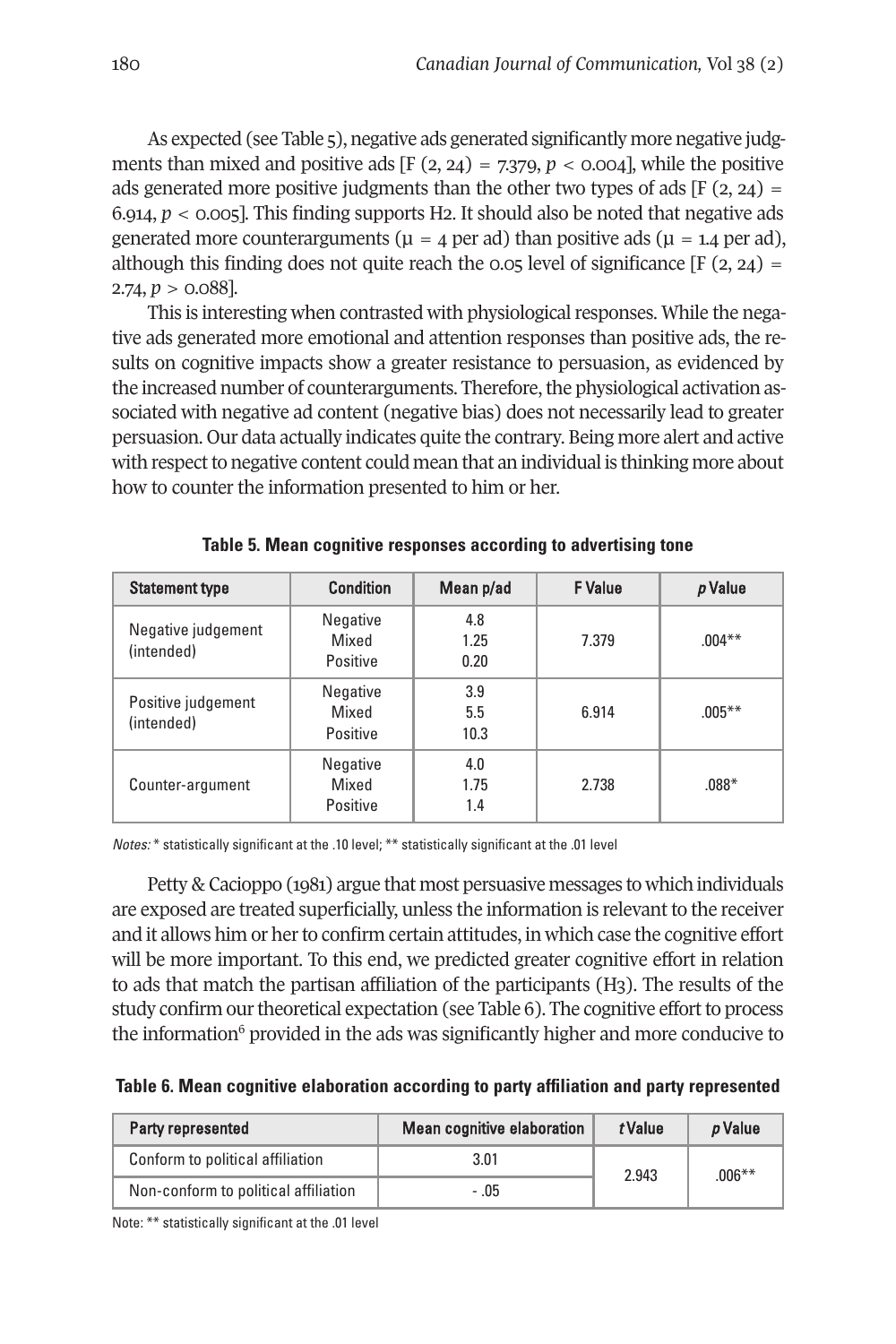message acceptance  $(t = 2.934, p < 0.006)$  when participants were exposed to messages that reflected their political affiliation ( $\mu$  = 3.01) compared with when they were exposed to ads from opposing parties ( $\mu$  = -0.05).

What role do emotional cues play and what is their influence in the way viewers process information taken from televised ads? A total of 136 comments were written about emotional cues, particularly regarding music (46). For instance, one participant mentioned that "the light music is pleasant and comforting."Another noted that "the colours (black and green) are very unpleasant."Although emotional cues did not generate as many comments per ad ( $\mu = 5.67$ ) as did the verbal/written argument ( $\mu =$ 9.17) ( $t = 8.99$ ,  $p <$  0.000), these data suggest that they still do contribute significantly to the information processing that a viewer engages in when watching electoral ads (see Table 7). Subsequent analyses will be conducted with a larger sample of the Canadian electorate to better reflect the relative influence of emotional cues in the information-processing of televised ad campaigns. These results could also help revise the Petty & Cacioppo theoretical model by showing that it is possible to thoroughly examine the attributes of the messages—such as emotional cues—instead of grasping only a superficial understanding of the main argument.

| <b>Statement type</b> | Mean p/ad | t Value | p Value   |  |
|-----------------------|-----------|---------|-----------|--|
| Emotional cue         | 5.67      | 8.99    | $.000***$ |  |
| Information content   | 9.17      |         |           |  |

|  |  |  |  | Table 7. Mean cognitive elaboration according to type of cue |  |  |  |  |  |
|--|--|--|--|--------------------------------------------------------------|--|--|--|--|--|
|--|--|--|--|--------------------------------------------------------------|--|--|--|--|--|

*Note:* \*\*\* statistically significant at the .001 level

## **Conclusions**

This article presents the preliminary data and methodological framework of a series of experiments conducted during the Canadian federal election campaign inApril 2011 with a sample of Canadian voters. These experiments were designed to assess the emotional and cognitive impact of positive, negative, and mixed televised political ads. Through a multi-methodological approach, we identified both physiologicalresponses (via the combined measurement of fluctuations in skin conductance and heart rate) and cognitive reactions in viewers of electoral ads, and this during a live election campaign. So far in Canada, the effects of election advertising have mainly been studied through surveys that measure, in a very general way, political attitudes and voting intentions (Monière, 1995). However, surveys are not appropriate tools to evaluate the type of spontaneous reaction investigated in this paper. Moreover, many researchers have suggested that experiments are much better suited to the study of emotions in political communication (brader, 2006; Glaser & Salovey, 1998; Isbell & ottati, 2002).

The main strength of experimental designs is related to control, which can notably be ensured by using a random sampling and a comparison group, manipulating the independent variable, including double or treble blinding procedures, using precise measuring tools, and applying standardized statistical tests in the analysis of data. This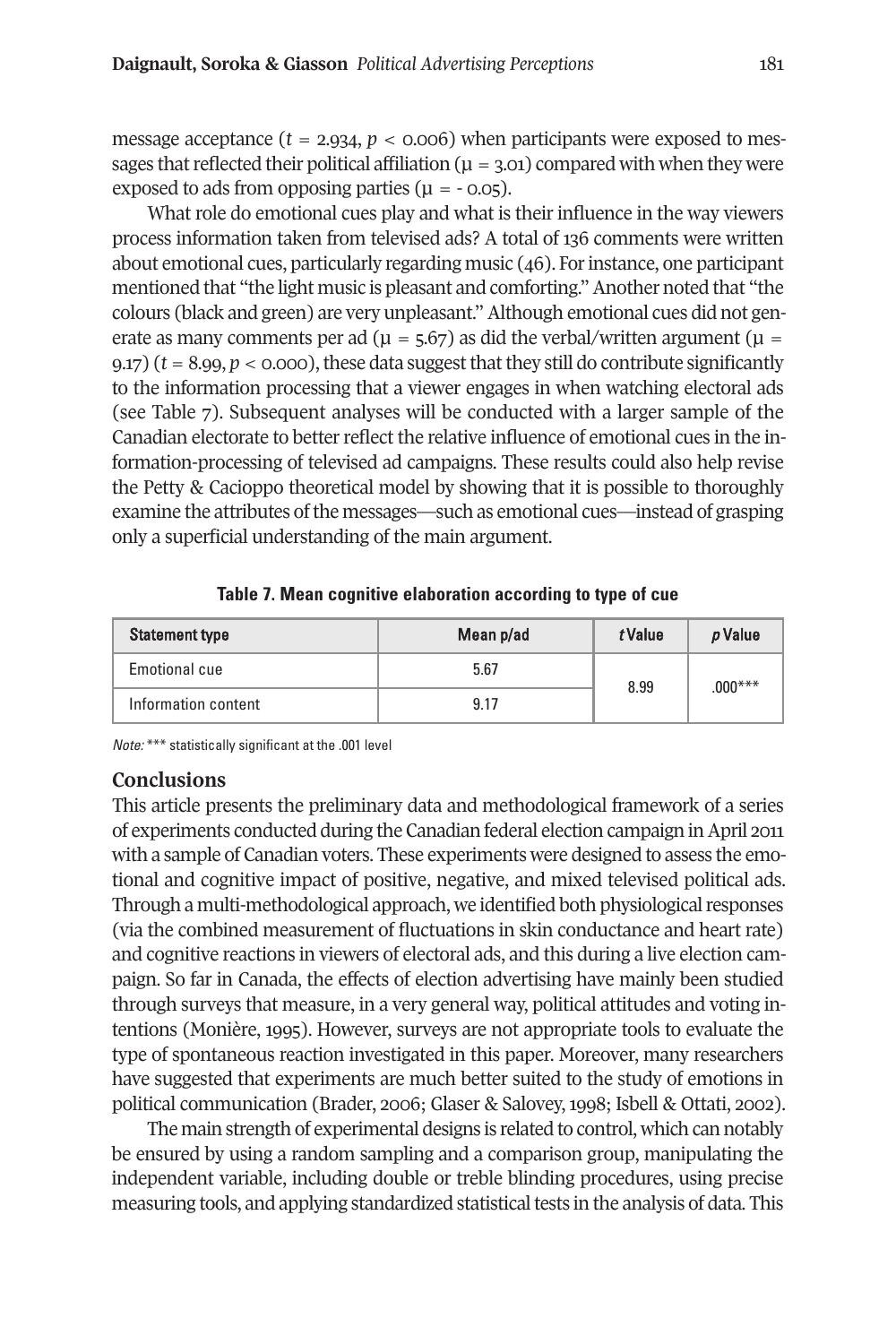enhances the researcher's ability to state with confidence that the observed outcome can only be attributed to the effects of the experiment. The scientific and statistical rigour of experimental research maximizes internal validity and increases the probability of generalizing the findings beyond the study sample. one of the limitations of our study is precisely related to external validity issues. our small sample exclusively composed of students may limit the extent to which it is representative of the parent population and, with it, the generalizability of the study findings. However, as previously mentioned, this article's sole purpose is to present initial (yet simultaneously very encouraging) data from the pre-test phase of a larger developing project during which similar experiments will be conducted with a representative sample of the Canadian electorate.

An interesting element of this study relates to emotional cues. Previous studies have mostly ignored audiovisual attributes of televised advertising (images, use of colour, presence of music, et cetera), even if their potency—including the experience of emotions—has been recognized.In this study, we have considered them in the definition ofthe advertising tone, which is usually determined solely on the basis of verbal and/or written arguments, and in the cognitive processing of ads. our study aims to fill this gap in both the Canadian and international literature. Further analyses need to be done, however, to explain the influence of distinct types of emotional cues on individuals viewing televised political ads.

In general, the preliminary data from this study corroborate the assumptions made beforehand. Firstly, negative televised election ads generate heightened attention levels and a higher level of physiological activation in individuals when compared with positive or mixed messages. This finding confirms otherinternational analysis on the impact of negative media content.Indeed, evidence shows that negative content elicits more attention compared with its positive counterpart (Bradley, Angelini, & Lee, 2007; Cheng & Riffe, 2008). Secondly, participants show an increase in cognitive elaboration while watching ads of the parties with which they identify politically. As argued by Phillips, Urbany, & Reynolds (2008), political affiliation is likely to influence how an ad is processed. Their findings show an increase in support arguments and fewer counterarguments toward ads that confirm participants' prior voting intention. Finally, participants of the study express more persuasive resistance to negative ad campaigns than to positive and mixed ads. This supports the few studies of political advertising based on the cognitive-response approach indicating that negative ads generate the most counterarguments (Meirick, 2002; Pentony, 1998; Schenck-Hamlin, Procter & Rumsey, 2000). The next phases of this project will take us across Canada to test our model with a representative sample of participants. These new experiments will measure physiological and cognitive responses that Canadian electoral ads generate in viewers from all over the country, according to various tones, the emotional cues that are inherent in them, and the partisan affiliation of participants.

### **Acknowledgment**

This research was supported by a grant from the Social Sciences and Humanities Research Council of Canada (SSHRC).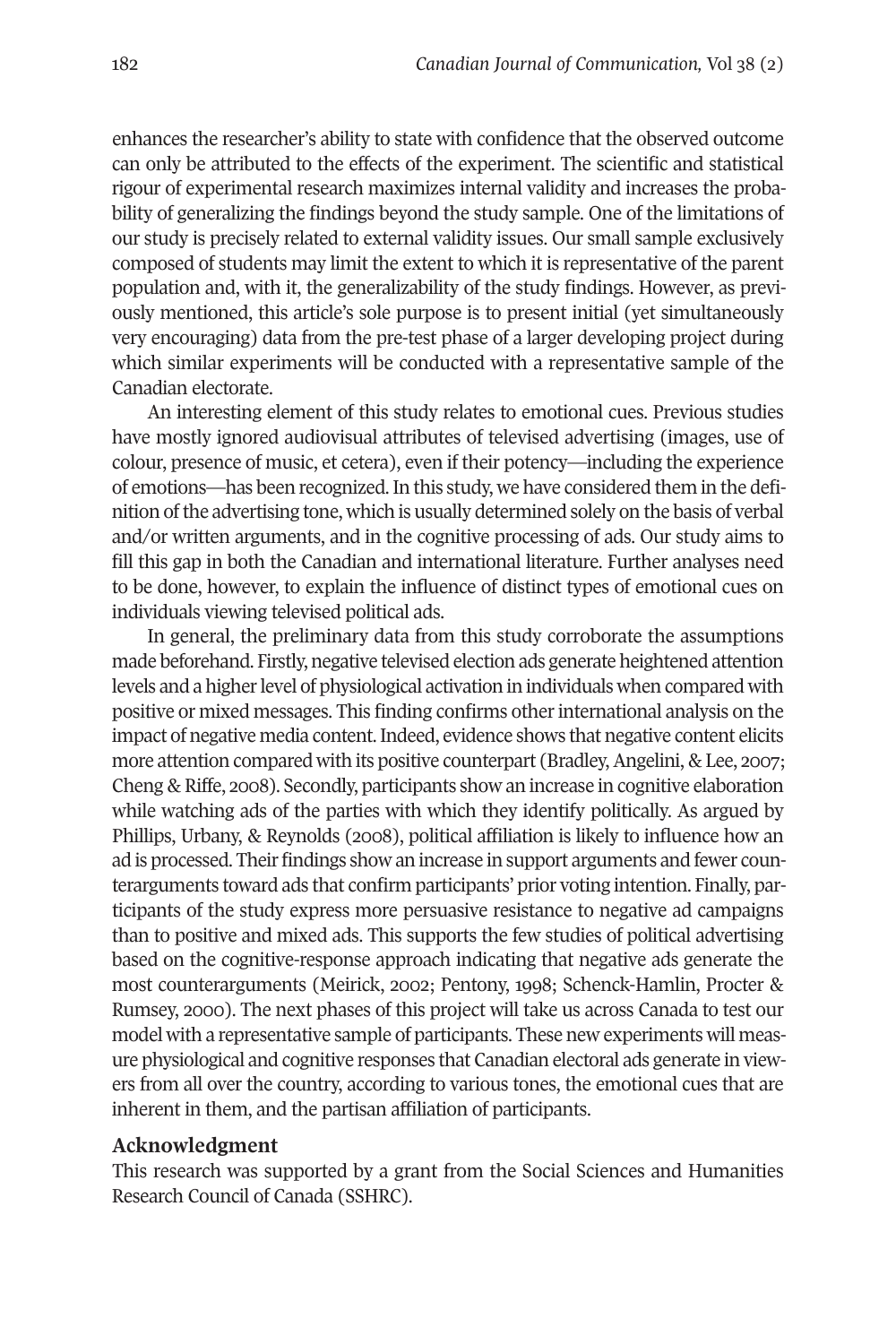## **Notes**

1. This model has been criticized for not accounting for secondary—peripheral—attributes that may have a more elaborate effect, as well as for the possibility that central arguments may be the subject of weak cognitive elaboration (Fourquet-Courbet & Courbet, 2004).

2. Note that a number of different models of persuasion indicate that personal relevance of the message is a prerequisite for persuasion. See also McGuire, 1964, 1989; Perloff, 2003; Petty & Cacioppo, 1986.

3. The majority of the ads analyzed were polarized (negative or positive), which explains the low representation of mixed ads.

4. For English-speaking participants, a report on the Toronto Film Festival was presented, while forthe French-speaking participants, the report focused on the iPad.

5. For skin conductance (SC) evaluation, data are originally sampled 256 times per second, but they are down-sampled for analysis by taking averages over 125-millisecond intervals. The SC signal is smoothed slightly using LoWESS smoothing. Skin conductance measures tend to decrease over the experiment (a consequence of measurement issues with the electrodes), so the skin conductance levels (SCLs) have also been de-trended by regressing the entire time series on a count variable, capturing time in 125-millisecond intervals. The count variable was included in both its linear and quadratic form, allowing forthe possibility of non-linear effects; predicted values were then subtracted from the original variable to produce the final de-trended series. Analyses of SCLs rely on these down-sampled, smoothed, and de-trended SC series. For analyses of covariance (ANCoVAs), values are also averaged over 5-second intervals. Similarly, heart-rate analyses are based on signals also down-sampled to 125 millisecond intervals and then averaged over 5-second intervals.

6. The average score of cognitive elaboration was calculated from the relative importance associated with each category. The further the score is from 0, whether positive (favourable elaboration to persuasion) or negative (unfavourable elaboration to persuasion), the more the cognitive effort is important.

### **References**

- Ahluwalia, Rohini, Burnkrant, Robert E., & Unnava, H. Rao. (2000). Consumer response to negative publicity: The moderating role of commitment.*Journal of Marketing Research, 37*(2), 203–214.
- Altheide, David L. (1985). *Media power.* beverly Hills, CA: Sage Publications.
- Altheide, David L., & Snow, Robert P. (1991). *Media worlds in the postjournalism era.* Hawthorne, NY: Aldine de Gruyter.
- Anderson, Norman H. (1965). Averaging versus adding as a stimulus-combination rule in impression formation. *Journal of Experimental Psychology, 70*(4), 394–400.
- Ansolabehere, Stephen, & Iyengar, Shanto. (1995). *Going negative: How political advertisementsshrink and polarize the electorate.* New york, Ny: The Free Press.
- Baumeister, Roy F., Bratslavsky, Ellen, Finkenauer, Catrin, & Vohs, Kathleen D. (2001). Bad is stronger than good. *Review of General Psychology, 5*(4), 323–370.
- bolls, Paul D., Lang, Annie, & Potter, robert F. (2001). The effects of message valence and listener arousal on attention, memory, and facial muscular responses to radio advertisements. *Communication Research, 28*(5), 627–651.
- boucsein, Wolfram. (1992). *Electrodermal activity.* New york, Ny: Plenum Press.
- brader, Ted. (2005). Striking a responsive chord: How political ads motivate and persuade voters by appealing to emotions. *American Journal of Political Science, 49*(2), 388–405.
- brader, Ted. (2006). *Campaigning for hearts and minds: How emotional appeals in political ads work.* Chicago, IL: The University of Chicago Press.
- bradley, Margaret M, Codispoti, Maurizio, Cuthbert, bruce N., & Lang, Peter J. (2001). Emotion and motivation I: Defensive and appetitive reactions in picture processing. *Emotion*,  $1(3)$  276–298.
- bradley, Margaret M., & Lang, Peter J. (1999). Fearfulness and affective evaluations of pictures. *Motivation and Emotion, 23*(1), 1–13.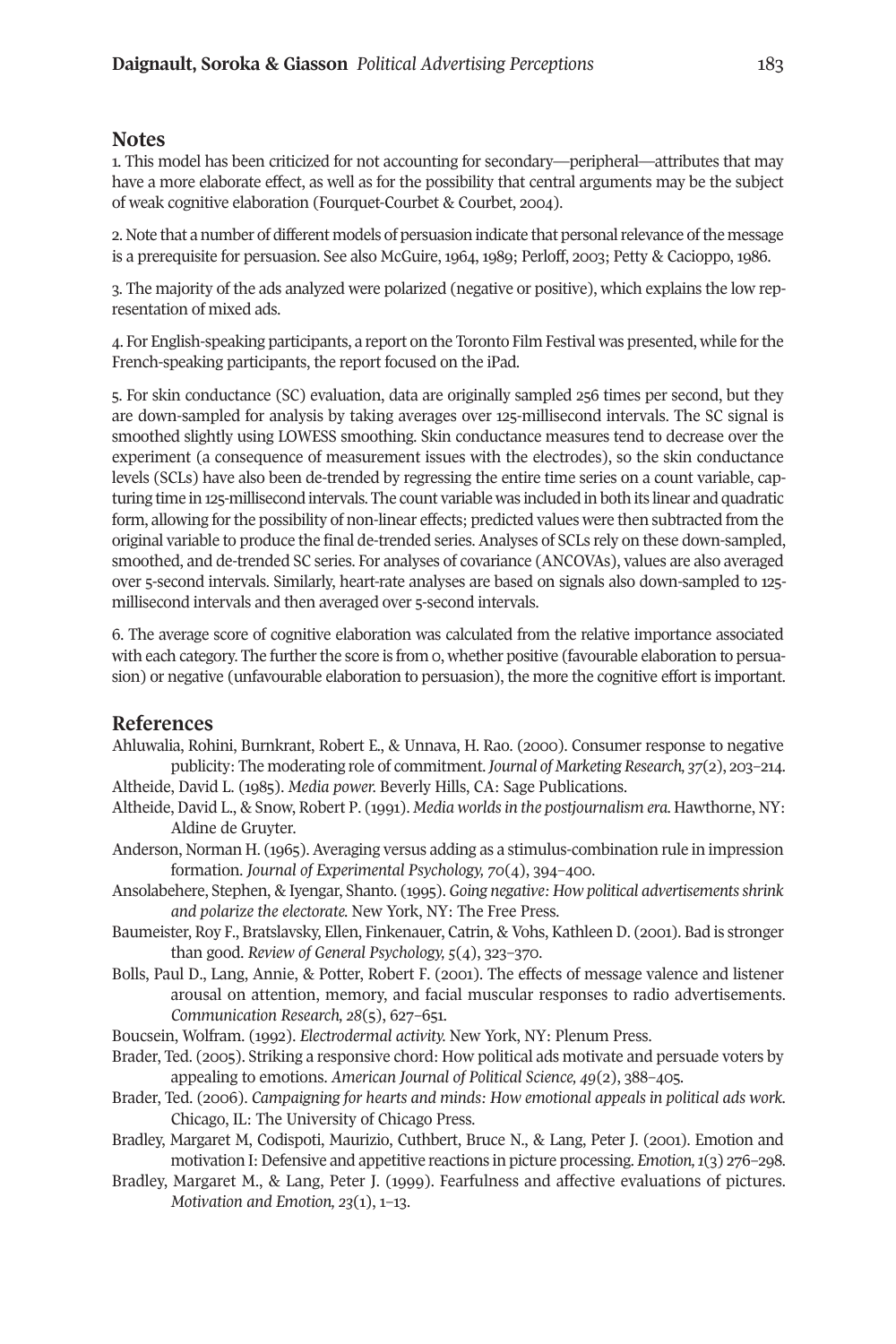- Bradley, Margaret M., & Lang, Peter J. (2000). Measuring emotion: Behavior, feeling, and physiology. In r. D. Lane & L. Nadel (Eds.), *Cognitive neuroscience of emotion* (pp. 242–276). New york, Ny: oxford University Press.
- bradley, Samuel D., Angelini, James r., & Lee, Sungkyoung. (2007). Psychophysiological and memory effects of negative political ads. *Journal of Advertising, 36*(4), 115–127.
- Cacioppo, John T., & Gardner, Wendi L. (1999). Emotion. *Annual Review of Psychology, 50,* 191–214.
- Cheng, Hong, & riffe, Daniel. (2008). Attention, perception, and perceived effects: Negative political advertising in a battleground state of the 2004 presidential election. *Mass Communication & Society, 11*(2), 177–196.
- Codispoti, Maurizio, Ferrari, Vera, & Bradley, Margaret M. (2006). Repetitive picture processing: Autonomic and cortical correlates. *Brain Research, 1068*(1), 213–220.
- Daignault, Pénélope, & Paquette, Guy. (2010). Quelle efficacité de la stratégie menaçante dans les campagnes de sécurité routière? Une evaluation tridimensionnelle. *Revue Internationale de Communication Sociale et Publique, 3-4,* 1–18.
- Dardis, Frank E., Shen, Fuyuan, & Edwards, Heidi H. (2008). Effects of negative political advertising on individuals' cynicism and self-efficacy: The impact of ad type ad message exposures. *Mass Communication & Society, 11*(1), 24–42.
- Eagly, Alice H., & Chaiken, Shelly. (1993). *The psychology of attitudes.* Fort Worth, TX: Harcourt brace Jovanovich.
- Fallows, James. (1997). *Breaking the news: How the media undermine American democracy.* New york, Ny: Vintage.
- Finket, Steven E., & Geer, John G. (1998). A spot check: Casting doubt on the demobilizing effect of attack advertising. *American Journal of Political Science, 42*(2), 573–595.
- Fiske, Susan T. (1980). Attention and weight in person perception: The impact of negative and extreme behavior. *Journal of Personality and Social Psychology, 38*(6), 889–906.
- Fourquet-Courbet, Marie-Pierre, & Courbet, Didier. (2004). Nouvelle méthode d'étude des cognitions en réception (ECEr) et application expérimentale à la communication politique. *Revue Internationale de Psychologie Sociale, 17*(3), 27–75.
- Glaser, Jack, & Salovey, Peter. (1998). Affect in electoral politics. *Personality and Social Psychology Review, 2*(3), 156–172.
- Goldstein, Ken, & Freedman, Paul. (2002). Campaign advertising and voter turnout: New evidence for a stimulation effect. *The Journal of Politics*, *64* (3), 721–740.
- Greenwald, Anthony G. (1968). Cognitive learning, cognitive response to persuasion, and attitude change. In A. G., Greenwald, T. C. brock, & T. M. ostrom (Eds.), *Psychological foundations of attitudes* (pp. 147–170). San Diego, CA: Academic Press.
- Groenendyk, Eric W., & Valentino, Nicholas A. (2002). of dark clouds and silver linings: Effects of exposure to issue versus candidate advertising on persuasion, information retention, and issue salience. *Communication Research, 29*(3), 295–319.
- Hemphill, Michael. (1996). A note on adults' color-emotion associations. *Journal of Genetic Psychology, 157*(3), 275–280.
- Hunt, Pamela S., & Campbell, byron A. (1997). Autonomic and behavioral correlates of appetitive conditioning in rats. *Behavioral Neuroscience, 111*(3), 494–502.
- Isbell, Linda M., & ottati, Victor C. (2002). The emotional voter: Effects of episodic affective reactions on candidate evaluations. In V. C. ottati (Ed.), *The social psychology of politics* (pp. 55–74). New york, Ny: Kluwer.
- Iyengar, Shanto, & McGuire, William J. (1993). *Explorationsin political psychology.* Durham, NC: Duke University Press.
- Jin, Hyun Seung, An, Soontae, & Simon, Todd. (2009). beliefs of and attitudes toward political advertising: An exploratory investigation. *Psychology & Marketing, 26*(6), 551–568.
- Ju, youngkee. (2008). The asymmetry in economic news coverage and its impact on public perception in South Korea. *International Journal of Public Opinion Research, 20*(2), 237–49.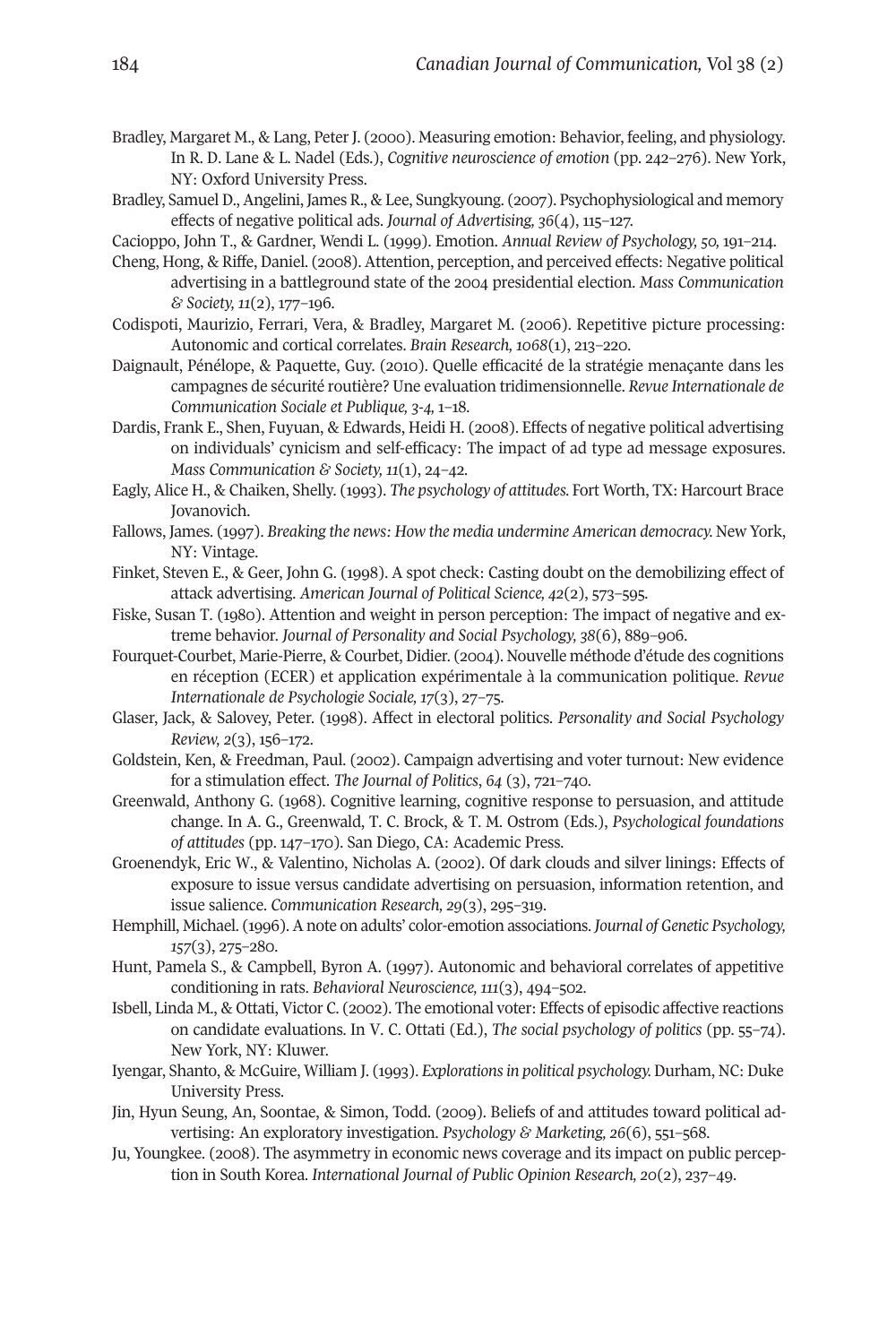- Juslin, Patrik N. (2001). Communicating emotion in music performance: A review and a theoretical framework. In P. N. Juslin & J. A. Sloboda (Eds.), *Music and emotions* (pp. 309–337). New York, NY: Oxford University Press.
- Just, Marion R., Crigler, Ann N., & Neuman, W. Russell. (1996). Cognitive and affective dimensions of political conceptualization. In A. N. Crigler (Ed.), *The psychology of political communication.* Ann Arbor, MI: University of Michigan Press.
- Kahn, Kim Fridkin, & Kenney, Patrick J. (2001). The importance of issues in senate campaigns: Citizens' reception of issue. *Legislative Studies Quarterly, 26*(4), 573–597.
- Kahneman, Daniel, & Tversky, Amos. (1979). Prospect theory: An analysis of decision under risk. *Econometrica, 47*(2), 263–292.
- Kaid, Lynda Lee, Postelnicu, Monica, Landreville, Kristen, yun, Hyun Jung, & LeGrange, Abby Gail. (2007). The effects of political advertising on young voters. *American Behavioral Scientist, 50*(9), 1137–1151.
- Lang, Annie. (1990). Involuntary attention and physiological arousal evoked by structural features and emotional content in TV commercials. *Communication Research, 17*(3), 275–299.
- Lang, Annie (Ed.). (1994). *Measuring psychological responses to media messages.* Hillsdale, NJ: Lawrence Erlbaum Associates.
- Lang, Annie, Potter, Robert F., & Bolls, Paul D. (2009). Where psychophysiology meets the media: Taking the effects out of mass media research. In J. bryant & M. b. oliver (Eds.), *Media effects: Advances in theory and research* (pp. 185-206). New York, NY: Routledge.
- Lau, Richard R., Sigelman, Lee, Heldman, Caroline, & Babbitt, Paul. (1999). The effects of negative political advertisements: A meta-analytic assessment. *The American Political Science Review, 93*(4), 851–875.
- Lau, Richard R., Sigelman, Lee, & Rovner, Ivy Brown. (2007). The effect of negative political campaigns: A meta-analytic reassessment. *The Journal of Politics, 69*(4), 1176–1209.
- Leclerc, bernard-Simon, & Dassa, Clément. (2010). Interraterreliability in content analysis of healthcare service quality using Montreal's conceptual framework. *The Canadian Journal of Program Evaluation, 24*(2), 81–102.
- Marcus, George E. (2000). Emotions in politics. *Annual Review of Political Sciences, 3,* 221–250.
- Marcus, Georges E., Neuman, W. Russel, & MacKuen, Mikael B. (2000). Affective intelligence and po*litical judgment.* Chicago: University of Chicago Press.
- McGuire, William J. (1964). Inducing resistance to persuasion: Some contemporary approaches. In L. berkowitz (Ed.), *Advances in experimental social psychology* (Vol. 1, pp. 191–229). New York, NY: Academic Press.
- McGuire, William J. (1989). Theoretical foundations of campaigns. In R. E. Rice & C. K. Atkin (Eds.), *Public communication campaigns* (2nd ed., pp. 43–65). Newbury Park, CA: Sage.
- Meffert, Michael F., Chung, Sungeun, Joiner, Amber J., Waks, Leah, & Garst, Jennifer. (2006). The effects of negativity and motivated information processing during a political campaign. *Journal of Communication, 56*(1), 27–51.
- Meirick, Patrick. (2002). Cognitive response to negative and comparative political advertising. *Journal of Advertising, 31*(1), 49–62.
- Monière, Denis. (1995). Le contenu du débat des chefs. In D. Monière & J.-H. Guay (Eds.), *La Bataille du Québec.Deuxième Épisode : Les Élections Québécoises de 1994* (pp.123–144). Montréal: Fides.
- Nesbitt-Larking, Paul W. (2009). Reframing campaigning: Communications, the media and elections in Canada. *Canadian Political Science Review, 3*(2), 5–22.
- Öhman, Arne, Hamm, Alfons, & Hugdahl, Kenneth. (2000). Cognition and the autonomic nervous system: orienting, anticipation, and conditioning. In J. Cacioppo, L. Tassinary, & G. G. berntson (Eds.), *Handbook of Psychophysiology* (2nd ed., pp. 533–575). New york, Ny: Cambridge University Press.
- Patterson, Thomas. (1994). *Out of order.* New york, Ny: Vintage.
- Pentony, Joseph F. (1998). Effects of negative campaigning on vote, semantic differential, and thought listing. *Journal of Applied Social Psychology, 28*(23), 2131–2149.